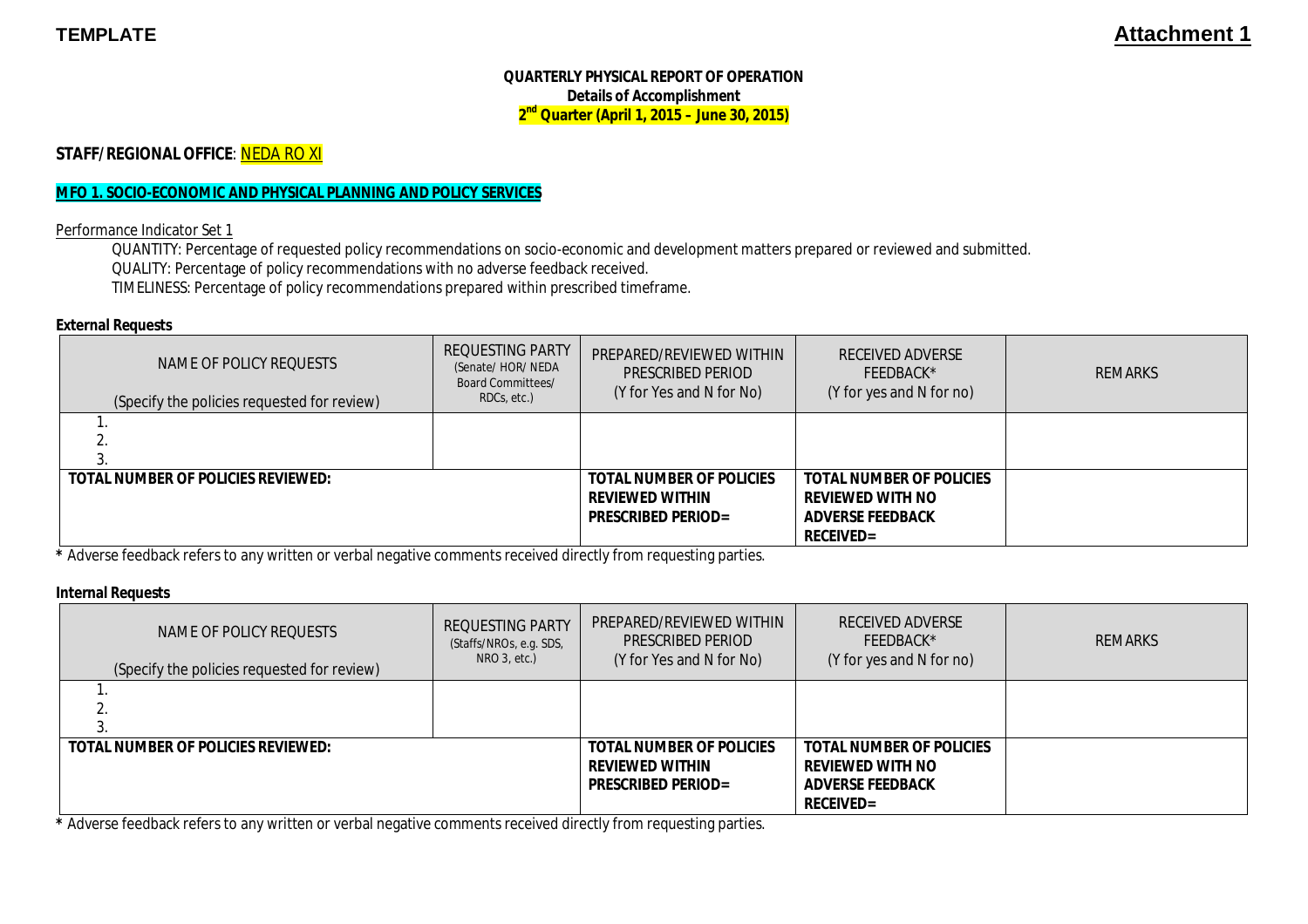#### Performance Indicator Set 2

QUANTITY: Number of plans prepared/ updated.

QUALITY: PDP and RM submitted to the President and RDPs presented to or endorsed by the Regional Development Councils (RDCs). (*Note: PDP and RDPs will not be updated in 2015.)*

TIMELINESS: Plans prepared/ updated within schedule.

| NAME OF PLAN DOCUMENT                                                  | 2015 TARGET                                   | ACCOMPLISHMENT AS OF Q2 | <b>REMARKS</b>               |
|------------------------------------------------------------------------|-----------------------------------------------|-------------------------|------------------------------|
| Philippine Development Plan<br>- Results Matrix (PDP-RM)<br>(c/o MES)  | 1 RM Review Assessment<br>Report              |                         |                              |
| 2015-2045 National Physical<br>Framework Plan (NPFP) <mark>(c/o</mark> |                                               |                         | Per CY 2015 RDO Work Program |
| <b>RDS)</b>                                                            |                                               |                         |                              |
| <b>Spatial Development</b><br>Framework (SDF) (c/o NROs)               | Refined Area Spatial<br>Development Framework |                         | Per CY 2015 RDO Work Program |

### **MFO 2: TECHNICAL SUPPORT AND ADVISORY SERVICES**

Performance Indicator Set 1

QUANTITY: Number of meeting documents prepared. QUALITY: Percentage of members who were satisfied with the completeness and accuracy of meeting documents prepared and released. TIMELINESS: Percentage of meeting documents released within the prescribed timeframe.

#### Definitions:

- The number of meeting documents refer to the number of minutes prepared.
- The minutes or highlights refer to the minutes or highlights of the previous meeting included in the agenda folder.
- The minutes or highlights of the meetings are the bases for identifying the members' satisfaction on the services provided by the Secretariat.
- Target schedule of release (based on standard set by the Committee/council or the concerned units) of the agenda folder as compared with the actual release (e.g. agenda folder released one day before the meeting).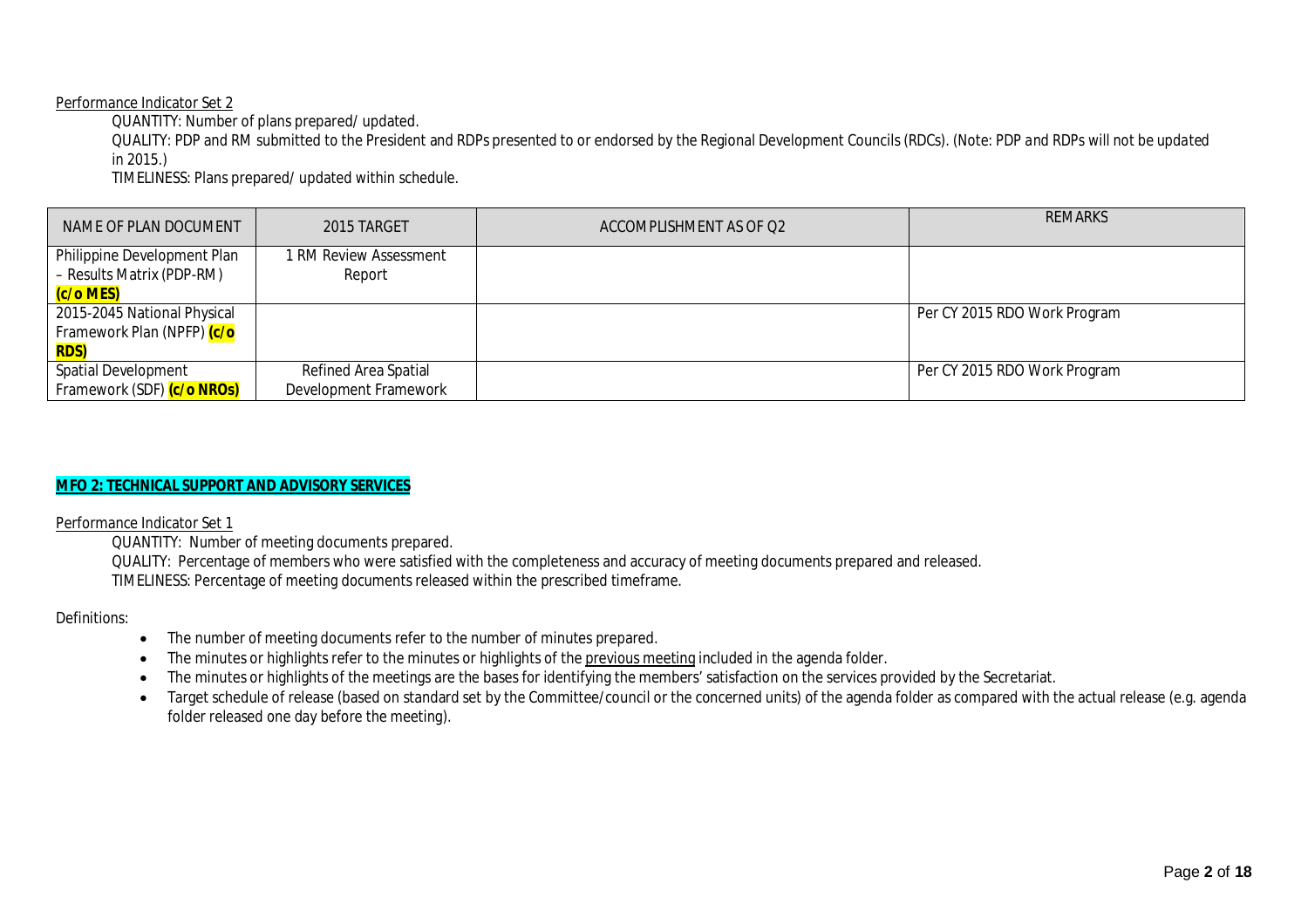| NAME OF COMMITTEE/COUNCIL                                                                                                                   | <b>NUMBER OF</b><br><b>MEETINGS</b><br>FOR THE<br><b>PERIOD</b> | <b>NUMBER OF</b><br><b>MINUTES OF</b><br><b>MEETINGS</b><br>PREPARED | NUMBER OF<br><b>COMMITTEE</b><br><b>MEMBERS</b> | NO. OF COMMITTEE<br><b>MEMBERS WHO</b><br><b>WERE SATISFIED</b><br>WITH THE<br>COMPLETENESS AND<br>ACCURACY OF THE<br><b>MINUTES</b> | TARGET SCHEDULE OF<br>RELEASE OF MEETING<br><b>DOCUMENTS (EITHER</b><br><b>HARD COPIES OR</b><br>THROUGH E-MAIL) | ACTUAL RELEASE OF<br><b>MEETING</b><br><b>DOCUMENTS</b> | <b>MEETING</b><br><b>DOCUMENT</b><br>S RELEASED<br><b>WITHIN THE</b><br><b>PRESCRIBED</b><br><b>TIMEFRAME</b><br>(Y for Yes<br>and N for<br>No) | <b>REMARKS</b>                                                                                                                                           |
|---------------------------------------------------------------------------------------------------------------------------------------------|-----------------------------------------------------------------|----------------------------------------------------------------------|-------------------------------------------------|--------------------------------------------------------------------------------------------------------------------------------------|------------------------------------------------------------------------------------------------------------------|---------------------------------------------------------|-------------------------------------------------------------------------------------------------------------------------------------------------|----------------------------------------------------------------------------------------------------------------------------------------------------------|
| NEDA Board<br>a.<br><b>NEDA Board Committees</b><br>b.<br>ICC-TB<br>ICC-CC<br><b>INFRACOM</b><br><b>CTRM</b><br><b>RDCom</b><br><b>NLUC</b> |                                                                 |                                                                      |                                                 |                                                                                                                                      |                                                                                                                  |                                                         |                                                                                                                                                 |                                                                                                                                                          |
| - RLUC X                                                                                                                                    | $\mathbf{1}$                                                    | $\mathbf{1}$                                                         | 25                                              | 22 (90%)                                                                                                                             | 1 day before meeting                                                                                             | 1 day before meeting                                    | $\mathsf{Y}$                                                                                                                                    | <b>Semestral Meeting</b>                                                                                                                                 |
| c. RDCs<br><b>Full Council</b>                                                                                                              | $\mathbf 1$                                                     | 1                                                                    | 64                                              | 57 (90%)                                                                                                                             | 1 day before meeting                                                                                             | 1 day before meeting                                    | Y                                                                                                                                               | Conduct of<br>"paperless"<br>meetings starting<br>$2nd$ Otr. 2015 (RDC<br><b>XI Full Council</b><br><b>Meeting was</b><br>conducted on June<br>24, 2015) |
| RDC XI Advisory<br>d.<br>Committee                                                                                                          | $\mathbf{1}$                                                    | $\mathbf{1}$                                                         | 32                                              | 32 (100%)                                                                                                                            | day of the meeting                                                                                               | day of the meeting                                      | $\mathsf{Y}$                                                                                                                                    |                                                                                                                                                          |
| Execom committee<br>Sectoral committees<br><b>MFC</b><br><b>DAC</b>                                                                         | $\mathbf{1}$<br>$\mathbf{1}$                                    | 1<br>$\mathbf{1}$                                                    | 37<br>38                                        | 37 (100%)<br>38 (100%)                                                                                                               | 1 day before meeting                                                                                             | 1 day before meeting                                    | Y                                                                                                                                               | Conduct of<br>"paperless"<br>meetings starting<br>$2nd$ Otr. 2015                                                                                        |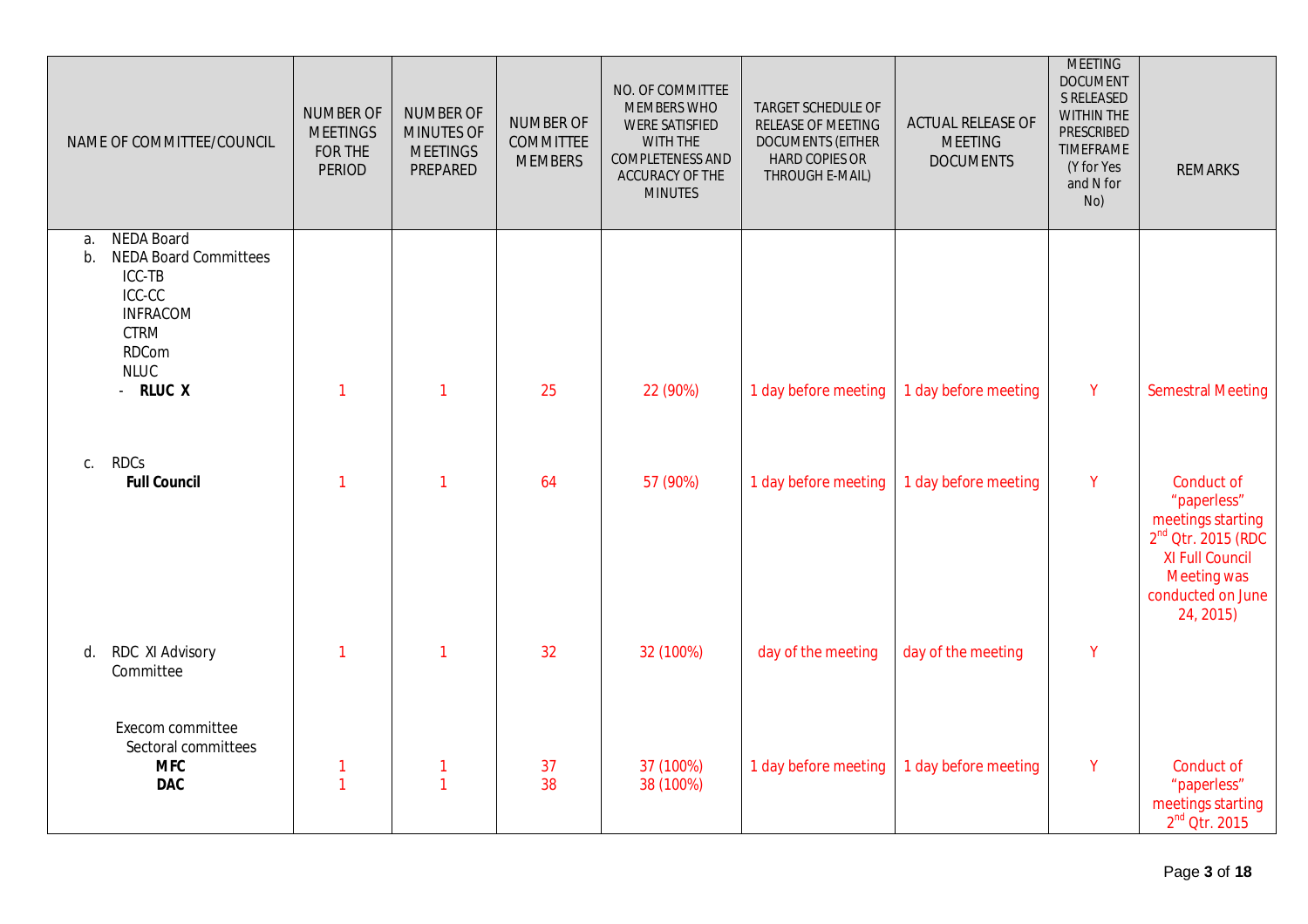| NAME OF COMMITTEE/COUNCIL                                                                                                          | <b>NUMBER OF</b><br><b>MEETINGS</b><br>FOR THE<br><b>PERIOD</b> | NUMBER OF<br>MINUTES OF<br><b>MEETINGS</b><br>PREPARED                                                        | <b>NUMBER OF</b><br><b>COMMITTEE</b><br><b>MEMBERS</b> | NO. OF COMMITTEE<br>MEMBERS WHO<br><b>WERE SATISFIED</b><br>WITH THE<br>COMPLETENESS AND<br>ACCURACY OF THE<br><b>MINUTES</b> | TARGET SCHEDULE OF<br>RELEASE OF MEETING<br><b>DOCUMENTS (EITHER</b><br><b>HARD COPIES OR</b><br>THROUGH E-MAIL) | <b>ACTUAL RELEASE OF</b><br><b>MEETING</b><br><b>DOCUMENTS</b>                                                | <b>MEETING</b><br><b>DOCUMENT</b><br>S RELEASED<br>WITHIN THE<br>PRESCRIBED<br><b>TIMEFRAME</b><br>(Y for Yes<br>and N for<br>No) | <b>REMARKS</b> |
|------------------------------------------------------------------------------------------------------------------------------------|-----------------------------------------------------------------|---------------------------------------------------------------------------------------------------------------|--------------------------------------------------------|-------------------------------------------------------------------------------------------------------------------------------|------------------------------------------------------------------------------------------------------------------|---------------------------------------------------------------------------------------------------------------|-----------------------------------------------------------------------------------------------------------------------------------|----------------|
| SDC                                                                                                                                | $\mathbf{1}$                                                    | 1 Discussion<br><b>Minutes and</b><br>1 Action<br>Minutes of<br>Mtg.<br>prepared<br>5 Resolutions<br>prepared | 26                                                     | 100%                                                                                                                          | Notice of mtg.-1<br>week before the<br>meeting<br>Agenda/presentation<br>material-1 day<br>before the meeting    | Notice of mtg.-1<br>week before the<br>meeting<br>Agenda/presentation<br>material-1 day<br>before the meeting | $\overline{Y}$                                                                                                                    |                |
| <b>EDC</b>                                                                                                                         | $\mathbf{1}$                                                    | $\mathbf{1}$                                                                                                  | 40                                                     | 40                                                                                                                            | <b>Discussion Minutes-</b><br>June 17, 2015                                                                      | June 16, 2015                                                                                                 | Y                                                                                                                                 |                |
| $\overline{IDC}$                                                                                                                   | $\overline{2}$                                                  | $\overline{2}$                                                                                                | 23                                                     | 23                                                                                                                            | 1 day before meeting                                                                                             | 1 day before meeting                                                                                          | $\mathsf{y}$                                                                                                                      |                |
| <b>Special Committees</b>                                                                                                          |                                                                 |                                                                                                               |                                                        |                                                                                                                               |                                                                                                                  |                                                                                                               |                                                                                                                                   |                |
| <b>RPMC</b>                                                                                                                        | $\mathbf{1}$                                                    | $\overline{2}$                                                                                                | 15                                                     | 15                                                                                                                            | 1 day before meeting                                                                                             | 1 day before meeting                                                                                          | Y                                                                                                                                 |                |
| Other inter-agency<br>е.<br>committees<br>MC-IHDC<br>IAC on Trade in Services<br>EDC<br><b>PCSD</b><br><b>MICC</b><br><b>IATCP</b> |                                                                 |                                                                                                               |                                                        |                                                                                                                               |                                                                                                                  |                                                                                                               |                                                                                                                                   |                |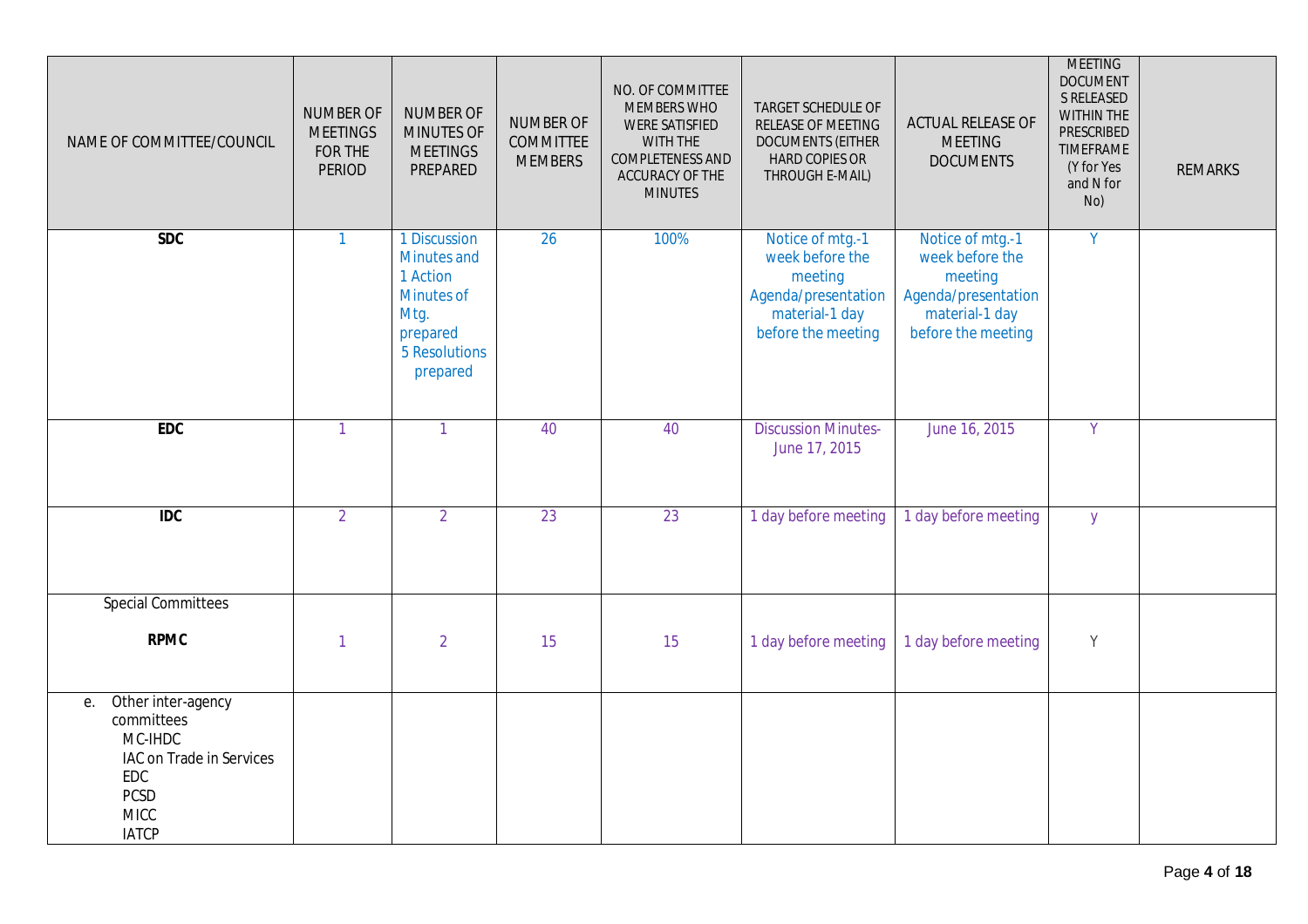| NAME OF COMMITTEE/COUNCIL                         | <b>NUMBER OF</b><br><b>MEETINGS</b><br>FOR THE<br><b>PERIOD</b> | <b>NUMBER OF</b><br><b>MINUTES OF</b><br><b>MEETINGS</b><br>PREPARED            | <b>NUMBER OF</b><br><b>COMMITTEE</b><br><b>MEMBERS</b>      | NO. OF COMMITTEE<br><b>MEMBERS WHO</b><br><b>WERE SATISFIED</b><br>WITH THE<br><b>COMPLETENESS AND</b><br>ACCURACY OF THE<br><b>MINUTES</b> | <b>TARGET SCHEDULE OF</b><br>RELEASE OF MEETING<br><b>DOCUMENTS (EITHER</b><br><b>HARD COPIES OR</b><br>THROUGH E-MAIL) | <b>ACTUAL RELEASE OF</b><br><b>MEETING</b><br><b>DOCUMENTS</b> | <b>MEETING</b><br><b>DOCUMENT</b><br><b>S RELEASED</b><br><b>WITHIN THE</b><br>PRESCRIBED<br><b>TIMEFRAME</b><br>(Y for Yes<br>and N for<br>No) | <b>REMARKS</b> |
|---------------------------------------------------|-----------------------------------------------------------------|---------------------------------------------------------------------------------|-------------------------------------------------------------|---------------------------------------------------------------------------------------------------------------------------------------------|-------------------------------------------------------------------------------------------------------------------------|----------------------------------------------------------------|-------------------------------------------------------------------------------------------------------------------------------------------------|----------------|
| INFRACOM-Sub-<br>Committee on Water<br><b>PIO</b> |                                                                 |                                                                                 |                                                             |                                                                                                                                             |                                                                                                                         |                                                                |                                                                                                                                                 |                |
| <b>NPMC</b>                                       |                                                                 |                                                                                 |                                                             |                                                                                                                                             |                                                                                                                         |                                                                |                                                                                                                                                 |                |
|                                                   |                                                                 | <b>TOTAL NO. OF</b><br><b>MINUTES OF</b><br><b>MEETINGS</b><br><b>PREPARED=</b> | WITH THE COMPLETENESS AND<br><b>PREPARED AND RELEASED =</b> | % OF MEMBERS WHO WERE SATISFIED<br>ACCURACY OF MEETING DOCUMENTS                                                                            | TIMEFRAME =                                                                                                             | % OF MEETING DOCUMENTS RELEASED WITHIN THE PRESCRIBED          |                                                                                                                                                 |                |

### Performance Indicator Set 2

QUANTITY: Number of economic reports prepared.

QUALITY: Percentage of economic reports with no negative feedback received on completeness and accuracy of content/ information. TIMELINESS: Percentage of economic reports submitted to the President within prescribed timeframe.

#### **c/o NPPS and TSIS**

|             | MEMORANDA FOR THE<br>PRESIDENT ON THE       | 2015           | 2015<br>Q <sub>2</sub> | 2015<br>Q <sub>2</sub>            | <b>RECEIVED NEGATIVE</b><br><b>FEEDBACK ON</b><br>DATE OF SUBMISSION TO THE PRESIDENT<br><b>COMPLETENESS AND</b> |                                            | <b>SUBMITTED</b><br><b>WITHIN THE</b><br>PRESCRIBED |                                              | <b>REMARKS</b> |
|-------------|---------------------------------------------|----------------|------------------------|-----------------------------------|------------------------------------------------------------------------------------------------------------------|--------------------------------------------|-----------------------------------------------------|----------------------------------------------|----------------|
|             | FOLLOWING ECONOMIC<br><b>REPORTS:</b>       | <b>TARGETS</b> | <b>TARGETS</b>         | <b>ACCOMPLI</b><br><b>SHMENTS</b> | <b>ACCURACY OF</b><br>CONTENT/INFORMATION<br>(Y for yes and N for no)                                            | <b>TARGET DATE OF</b><br><b>SUBMISSION</b> | <b>ACTUAL DATE OF</b><br><b>SUBMISSION</b>          | <b>PERIOD</b><br>(Y for Yes and N<br>for No) |                |
| a.          | <b>National Accounts</b>                    |                |                        |                                   |                                                                                                                  |                                            |                                                     |                                              |                |
| b.          | Merchandise Exports                         | 12             | 3                      |                                   |                                                                                                                  |                                            |                                                     |                                              |                |
|             | Merchandise Imports                         | 12             | 3                      |                                   |                                                                                                                  |                                            |                                                     |                                              |                |
| d.          | <b>Consumer Price Index</b>                 | 12             | 3                      |                                   |                                                                                                                  |                                            |                                                     |                                              |                |
| $e_{\cdot}$ | Labor and<br>Employment                     | 4              |                        |                                   |                                                                                                                  |                                            |                                                     |                                              |                |
|             | <b>Poverty Statistics</b>                   |                |                        |                                   |                                                                                                                  |                                            |                                                     |                                              |                |
| q.          | Integrated Survey of<br>Selected Industries | 12             | 3                      |                                   |                                                                                                                  |                                            |                                                     |                                              |                |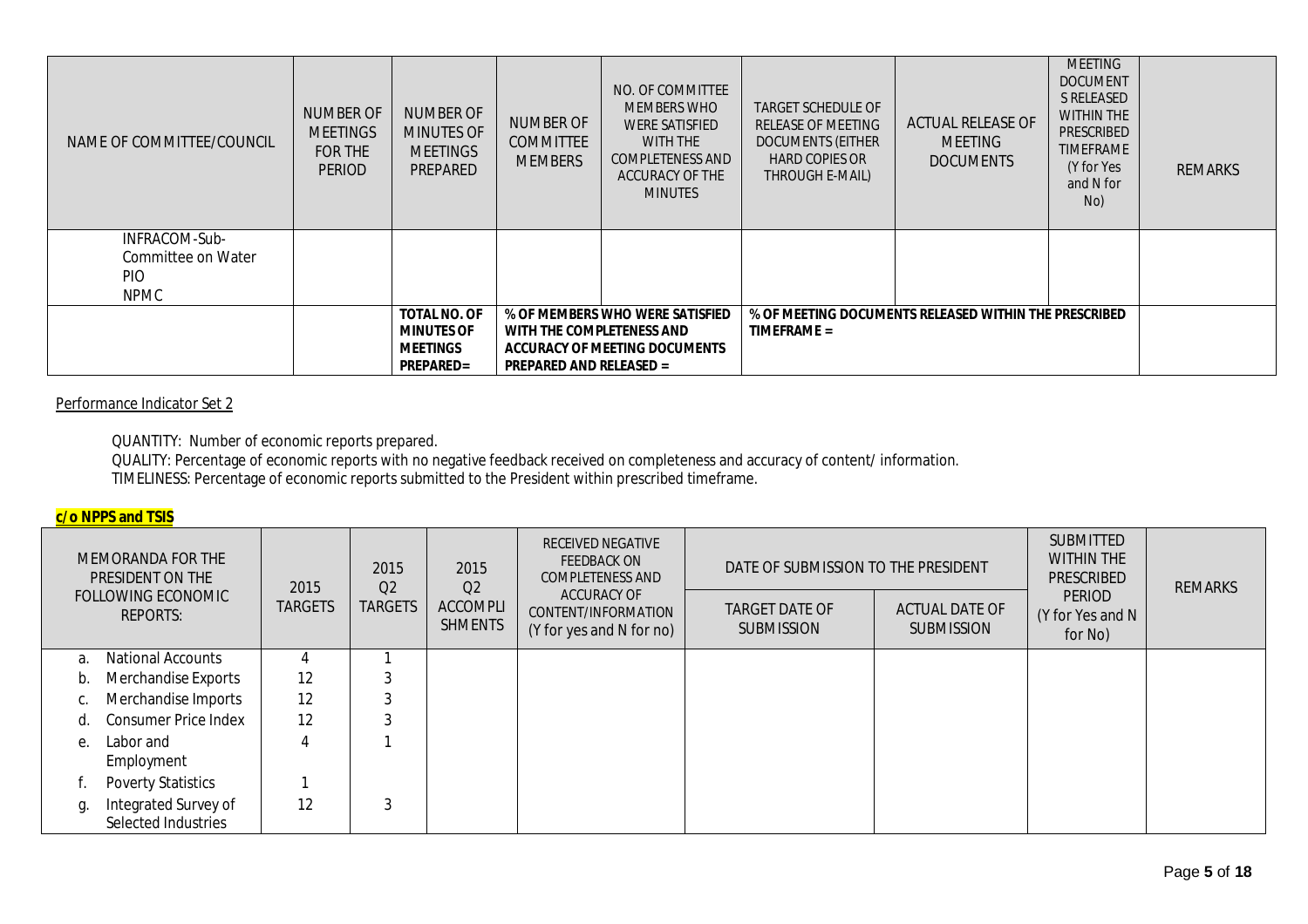| <b>TOTAL NUMBER OF ECONOMIC</b><br>$REPORTS =$ | . J J<br>____ | ____ | % OF ECONOMIC<br><b>REPORTS WITH NO</b><br><b>NEGATIVE FEEDBACK</b> | We Of Economic reports submitted to the president within (<br><b>PRESCRIBED TIMELINE =</b> |  |
|------------------------------------------------|---------------|------|---------------------------------------------------------------------|--------------------------------------------------------------------------------------------|--|
|                                                |               |      | $RECEIVED =$                                                        |                                                                                            |  |

## **c/o NROs**

| REGIONAL ECONOMIC<br><b>REPORTS</b>                | 2015<br>TARGETS | 2015 Q <sub>2</sub><br><b>TARGETS</b> | 2015 Q2 ACTUAL<br>ACCOMPLISHMENT | RECEIVED NEGATIVE FEEDBACK<br>ON COMPLETENESS AND<br>ACCURACY OF<br>CONTENT/INFORMATION<br>(Y for yes and N for no) | DATE OF SUBMISSION TO THE<br>RDC.<br><b>TARGET DATE</b><br>OF<br><b>SUBMISSION</b> | <b>ACTUAL DATE</b><br>OF<br><b>SUBMISSION</b>                                           | <b>SUBMITTED WITHIN</b><br>THE PRESCRIBED<br><b>PERIOD</b><br>(Y for Yes and N for<br>No) | <b>REMARKS</b> |
|----------------------------------------------------|-----------------|---------------------------------------|----------------------------------|---------------------------------------------------------------------------------------------------------------------|------------------------------------------------------------------------------------|-----------------------------------------------------------------------------------------|-------------------------------------------------------------------------------------------|----------------|
| Regional Economic Situationer<br>Annual RES<br>а.  |                 |                                       |                                  |                                                                                                                     |                                                                                    |                                                                                         |                                                                                           |                |
| b. Quarterly RES                                   |                 |                                       |                                  |                                                                                                                     | End of 2 <sup>nd</sup> Qtr.                                                        |                                                                                         |                                                                                           |                |
| <b>TOTAL NUMBER OF</b><br><b>ECONOMIC REPORTS=</b> |                 |                                       |                                  | % OF ECONOMIC REPORTS WITH NO<br><b>NEGATIVE FEEDBACK RECEIVED =</b>                                                |                                                                                    | % OF ECONOMIC REPORTS SUBMITTED TO THE<br><b>PRESIDENT WITHIN PRESCRIBED TIMELINE =</b> |                                                                                           |                |

### **MFO 3: INVESTMENT PROGRAMMING SERVICES**

Performance Indicator Set 1

QUANTITY: Number of public investment program documents prepared/ updated. QUALITY: Public investment program documents presented to or endorsed by the appropriate inter-agency committees. TIMELINESS: Percentage of public investment program documents prepared/ updated within schedule.

|    | NAME OF DOCUMENT                | 2015 TARGET                 | STATUS AS OF Q2 | <b>TARGET SCHEDULE OF</b><br>UPDATING/<br><b>COMPLETION</b> | <b>REMARKS</b>            |
|----|---------------------------------|-----------------------------|-----------------|-------------------------------------------------------------|---------------------------|
| a. | Public Investment Program (PIP) | 1 Report on the             |                 |                                                             |                           |
|    | (c/o PIS)                       | <b>Revalidated PIP</b>      |                 |                                                             |                           |
| b. | Comprehensive and Integrated    | Updated 2014-2016           |                 |                                                             |                           |
|    | Infrastructure Program (CIIP)   | CIIP Working Draft          |                 |                                                             |                           |
|    | $(c/o$ IS)                      | prepared                    |                 |                                                             |                           |
|    | <b>Regional Development</b>     | <b>Revalidated Regional</b> |                 | $3^{\text{rd}}$ -4thQ 2015                                  | Per 2015 RDO Work Program |
|    | Investment Programs (c/o NROs)  | Development                 |                 |                                                             |                           |
|    |                                 | <b>Investment Plans</b>     |                 |                                                             |                           |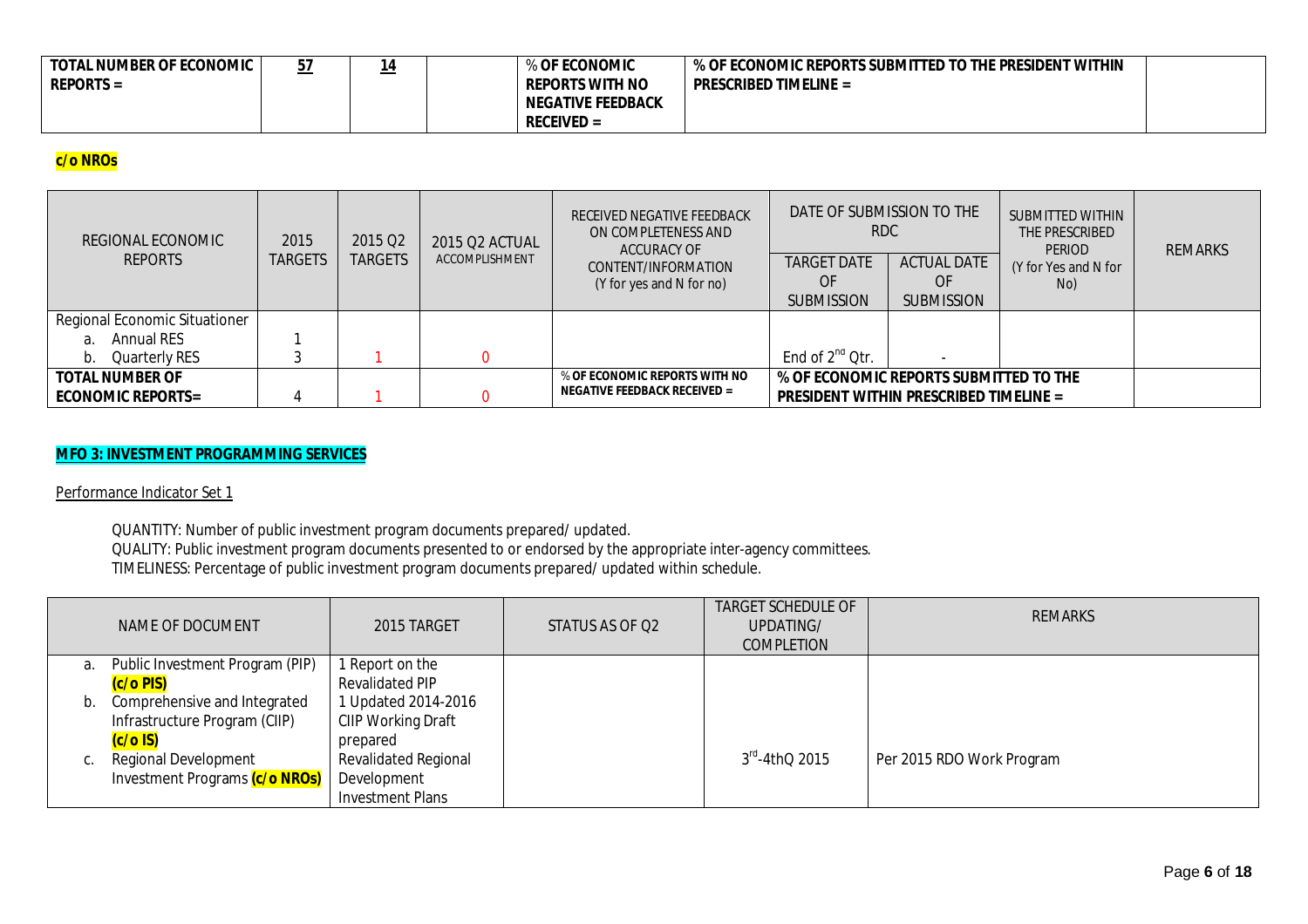### Performance Indicator Set 2

QUANTITY: Percentage of submitted projects appraised.

QUALITY: Percentage of appraised projects presented to the ICC-Technical Board. TIMELINESS: Percentage of projects appraised within prescribed timeframe.

## Projects presented to ICC-TB (Q2 2015) **(c/o PIS)**

| <b>TITLE</b>                                                                                                               | <b>LEAD EVALUATING STAFF</b> | DATE OF PRESENTATION TO ICC-TB/CC | REMARKS |  |  |  |  |  |  |  |
|----------------------------------------------------------------------------------------------------------------------------|------------------------------|-----------------------------------|---------|--|--|--|--|--|--|--|
| Official Development Assistance (ODA)/Locally-Funded Project (LFP) Financing:                                              |                              |                                   |         |  |  |  |  |  |  |  |
|                                                                                                                            |                              |                                   |         |  |  |  |  |  |  |  |
|                                                                                                                            |                              |                                   |         |  |  |  |  |  |  |  |
|                                                                                                                            |                              |                                   |         |  |  |  |  |  |  |  |
| Public-Private Partnership (PPP) Financing:                                                                                |                              |                                   |         |  |  |  |  |  |  |  |
|                                                                                                                            |                              |                                   |         |  |  |  |  |  |  |  |
|                                                                                                                            |                              |                                   |         |  |  |  |  |  |  |  |
|                                                                                                                            |                              |                                   |         |  |  |  |  |  |  |  |
| Status Reports: (projects under NEDA Secretariat appraisal during the period, but have yet to be presented for ICC action) |                              |                                   |         |  |  |  |  |  |  |  |
|                                                                                                                            |                              |                                   |         |  |  |  |  |  |  |  |
|                                                                                                                            |                              |                                   |         |  |  |  |  |  |  |  |
| <b>TOTAL NUMBER OF PROJECTS =</b>                                                                                          |                              |                                   |         |  |  |  |  |  |  |  |

## **(c/o NCO Staffs and NROs)**

| LIST OF PROJECTS RECEIVED FOR APPRAISAL*                                                                                             | LEAD<br>EVALUATING<br><b>UNIT</b> | <b>PROPONENT</b><br><b>AGENCY</b> | Worth 1 billion<br>and above<br>(Y for yes and N<br>for No) | Evaluated within the<br>prescribed period<br>(Y for yes and N for No) | Presented to ICC-<br>TB.<br>(Y for yes and N for<br>no) | <b>REMARKS</b>                                  |
|--------------------------------------------------------------------------------------------------------------------------------------|-----------------------------------|-----------------------------------|-------------------------------------------------------------|-----------------------------------------------------------------------|---------------------------------------------------------|-------------------------------------------------|
| Q2                                                                                                                                   |                                   |                                   |                                                             |                                                                       |                                                         |                                                 |
| 1. Migration of the People's Television Network,<br>Inc. (PTNI) from Analog to<br><b>Digital Terrestrial Television Broadcasting</b> | <b>NRO XI</b>                     | <b>PTNI</b>                       | n/a                                                         | n/a                                                                   | n/a                                                     | No Project<br><b>Documents</b><br>submitted yet |
| 2. DCWD Sewerage System Project                                                                                                      | <b>NROXI</b>                      | Davao City                        | n/a                                                         | n/a                                                                   | n/a                                                     | No Project<br><b>Documents</b><br>submitted yet |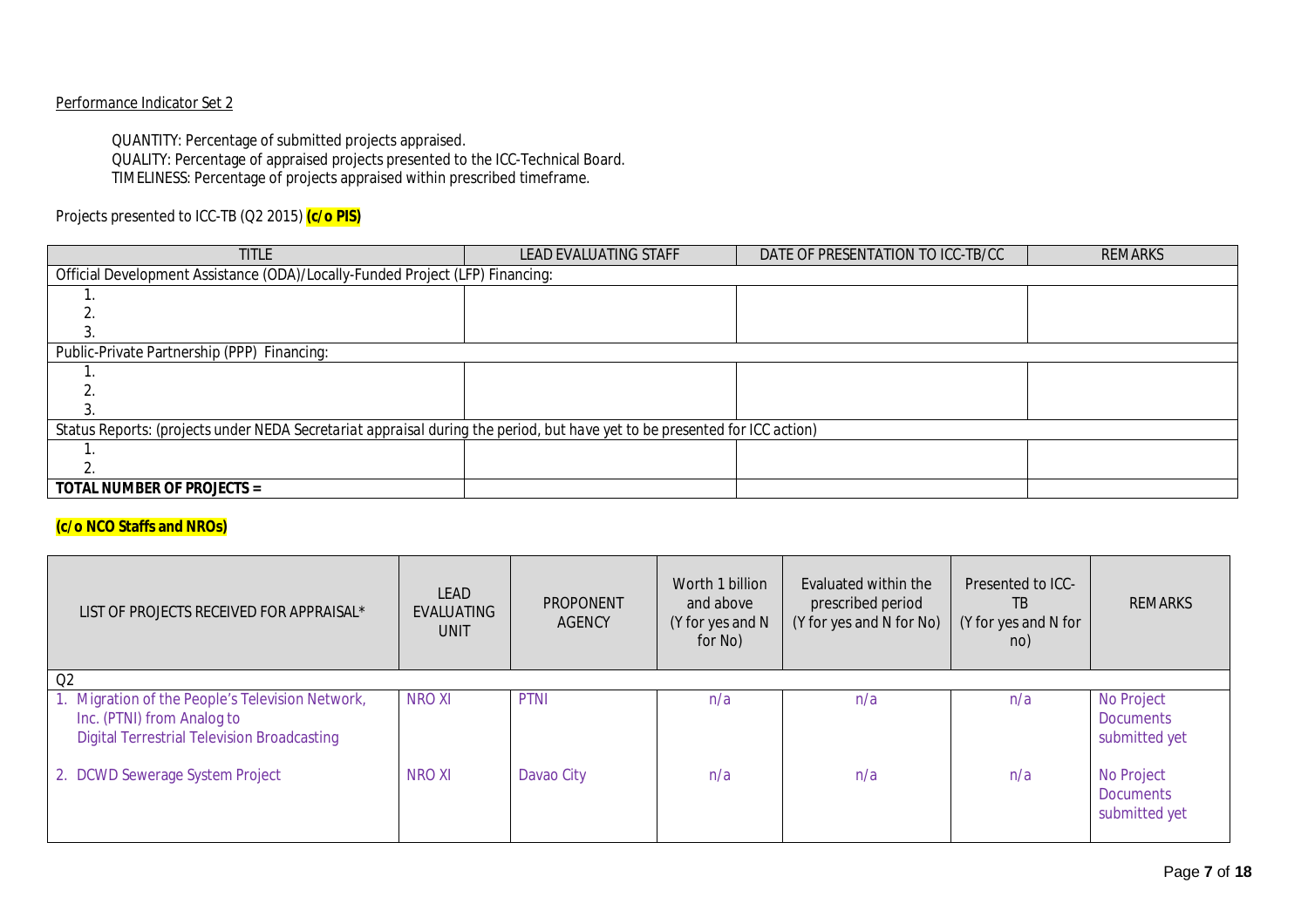| 3. Saug River Multipurpose Project - Phase 1  | <b>NRO XI</b> | <b>NIA XI</b> |  | N | On-going<br>Evaluation |
|-----------------------------------------------|---------------|---------------|--|---|------------------------|
| 4. Astorga Business and Industrial Park       | <b>NROXI</b>  | <b>ABIPCO</b> |  | N | <b>Endorsed by RDC</b> |
| <b>TOTAL NUMBER OF PROJECTS APPRAISED = 4</b> |               |               |  |   |                        |

\*Refers to projects with complete submission of documents/information from proponent agencies

### **MFO 4: MONITORING AND EVALUATION SERVICES**

Performance Indicator Set 1

QUANTITY: Official Development Assistance (ODA) Portfolio Review Report prepared and submitted. QUALITY: Percentage of implementing agencies reviewed have confirmed ODA Portfolio Review Report findings. TIMELINESS: ODA Portfolio Review Report submitted by the NEDA Secretariat to Congress on or before June 30 annually.

### **(c/o MES)**

| NAME OF DOCUMENT     | <b>QUANTITY</b> | LIST OF IMPLEMENTING<br>AGENCIES REVIEWED | AGENCIES WHICH CONFIRMED THE<br><b>REVIEW</b><br>(Y for Yes and N for No) | <b>TARGET DATE OF</b><br><b>SUBMISSION</b> | <b>ACTUAL DATE OF</b><br><b>SUBMISSION</b> | <b>REMARKS</b> |
|----------------------|-----------------|-------------------------------------------|---------------------------------------------------------------------------|--------------------------------------------|--------------------------------------------|----------------|
| ODA Portfolio Review |                 |                                           |                                                                           | On or before June 30                       |                                            |                |
|                      |                 |                                           |                                                                           |                                            |                                            |                |
|                      |                 | . ب                                       |                                                                           |                                            |                                            |                |
|                      |                 |                                           |                                                                           |                                            |                                            |                |
|                      |                 | . ن                                       |                                                                           |                                            |                                            |                |
|                      |                 |                                           |                                                                           |                                            |                                            |                |
|                      | $TOTAL =$       | <b>TOTAL NUMBER OF AGENCIES</b>           | <b>TOTAL NUMBER OF AGENCIES WHICH</b>                                     |                                            |                                            |                |
|                      |                 |                                           | <b>CONFIRMED THE REVIEW=</b>                                              |                                            |                                            |                |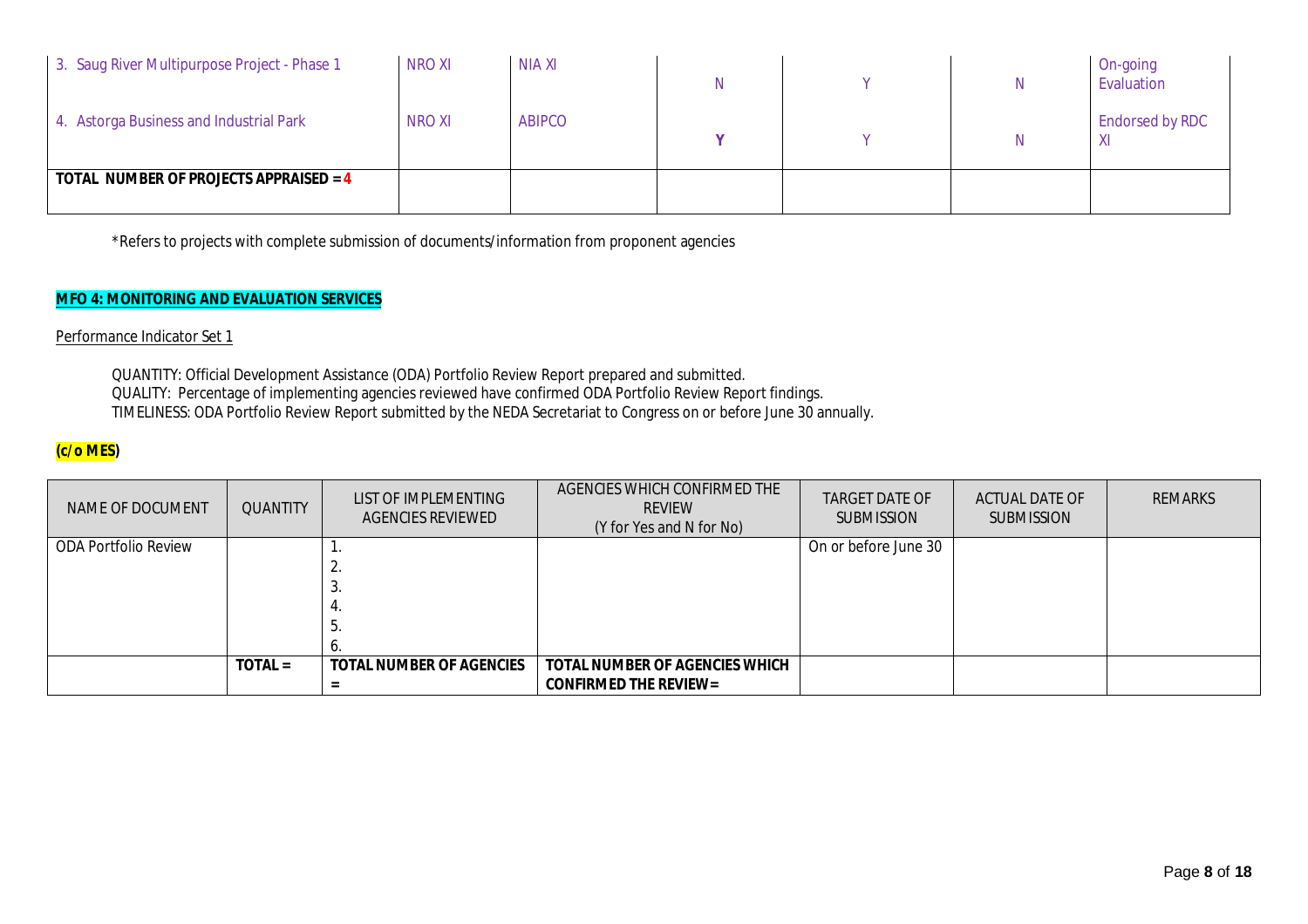## **(c/o MES)**

| <b>REGULAR ODA</b><br>PERFORMANCE<br><b>REPORTS</b> | FY 2015<br><b>TARGETS</b> | FY 2015 O2<br><b>TARGETS</b> | <b>FY 2015 Q2 ACTUAL</b><br>ACCOMPLISHMENT                          | <b>RECEIVED ADVERSE</b><br><b>FEEDBACK</b><br>(Y for yes and N for<br>no) | <b>TARGET</b>     | DATE OF SUBMISSION<br><b>ACTUAL</b>      | <b>SUBMITTED</b><br><b>WITHIN</b><br>PRESCRIED<br>TIMEFRAME (Y<br>for Yes and N for<br>No) | <b>REMARKS</b> |
|-----------------------------------------------------|---------------------------|------------------------------|---------------------------------------------------------------------|---------------------------------------------------------------------------|-------------------|------------------------------------------|--------------------------------------------------------------------------------------------|----------------|
| Loans Report                                        |                           |                              |                                                                     |                                                                           |                   |                                          |                                                                                            |                |
| <b>Grants Report</b>                                |                           |                              |                                                                     |                                                                           |                   |                                          |                                                                                            |                |
| Cost Overrun                                        |                           |                              |                                                                     |                                                                           |                   |                                          |                                                                                            |                |
| Alert Mechanism                                     |                           |                              |                                                                     |                                                                           |                   |                                          |                                                                                            |                |
|                                                     |                           |                              |                                                                     |                                                                           |                   |                                          |                                                                                            |                |
|                                                     |                           |                              | <b>TOTAL NUMBER OF</b><br><b>ODA PERFORMANCE</b><br><b>REPORTS=</b> | % OF REPORTS<br><b>WITH NO ADVERSE</b><br><b>FEEDBACK:</b>                | <b>TIMEFRAME:</b> | % OF REPORTS SUBMITTED WITHIN PRESCRIBED |                                                                                            |                |

## Performance Indicator Set 2

QUANTITY: Number of socio-economic assessment reports prepared. QUALITY: Percentage of socio-economic assessment reports endorsed by the NEDA Secretariat. TIMELINESS: Percentage of socio-economic assessment reports released within schedule.

### **(c/o NPPS and NROs)**

| NAME OF DOCUMENT                                           | ENDORSED BY THE NEDA<br><b>SECRETARIAT</b>                | DATE OF RELEASE                        | <b>REMARKS</b> |                                                                                                                                     |
|------------------------------------------------------------|-----------------------------------------------------------|----------------------------------------|----------------|-------------------------------------------------------------------------------------------------------------------------------------|
|                                                            | (Y for Yes and N for No)                                  | <b>TARGET</b>                          | <b>ACTUAL</b>  |                                                                                                                                     |
| Socio-economic Report (SER) - 1<br>a.                      | Yes, endorsed by RDC XI                                   | June 2015                              | June 2015      | <b>Regional Development</b><br><b>Performance Assessment Report</b><br>(RDPAR), 2010-2014 is the input<br>for the President's SONA. |
| 2014 Annual Regional Development<br>b.<br>Report (RDR) - 0 |                                                           |                                        |                |                                                                                                                                     |
| $TOTAL = ?$                                                | % OF REPORTS ENDORSED BY THE<br><b>NEDA SECRETARIAT =</b> | % OF REPORTS RELEASED WITHIN SCHEDULE= |                |                                                                                                                                     |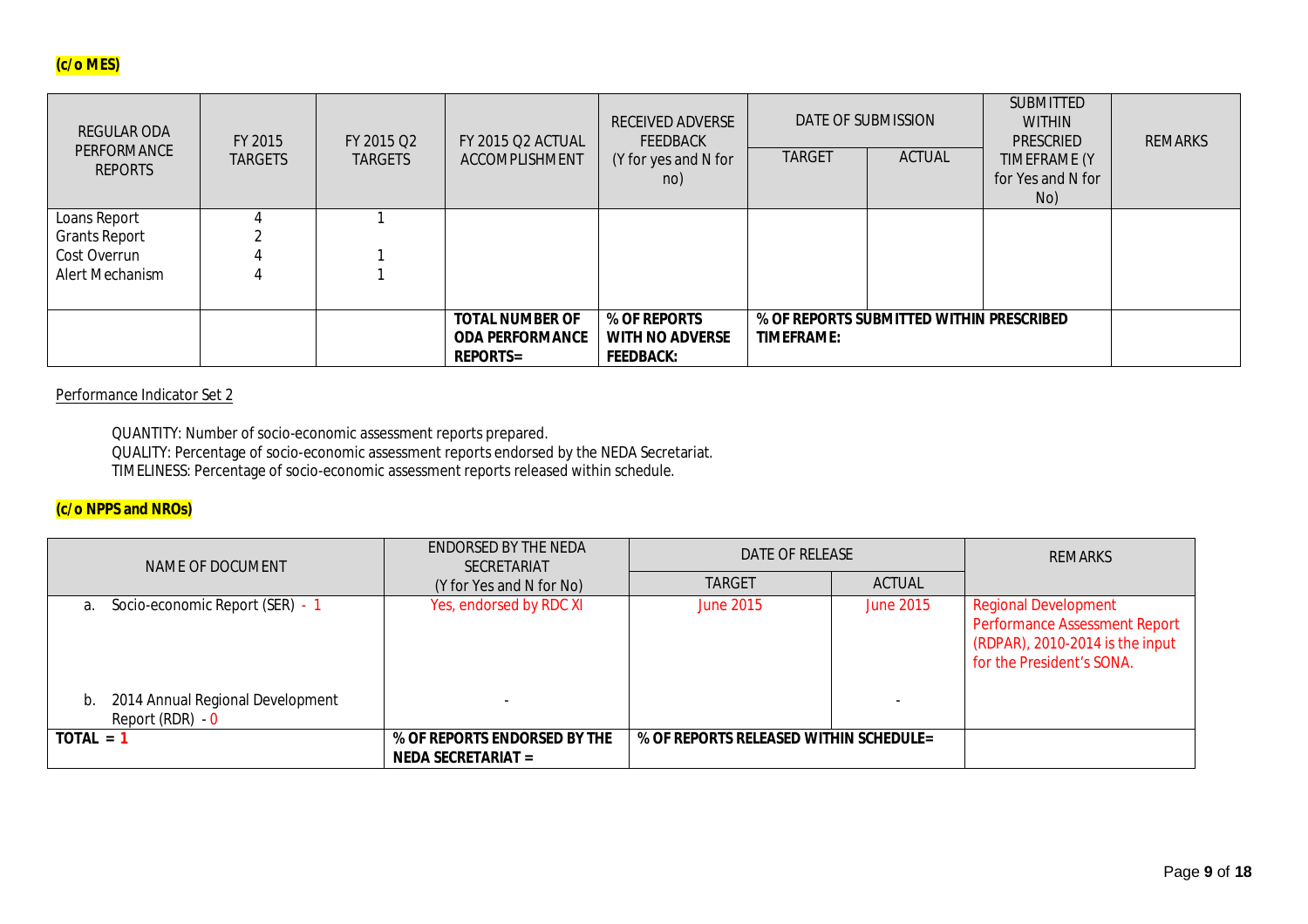|                                      | FY 2015<br><b>TARGETS</b> | FY 2015 Q2 TARGETS    | FY 2015 Q2 ACTUAL<br>ACCOMPLISHMENT | RECEIVED ADVERSE<br><b>FEEDBACK</b><br>(Y for Yes and N for No) | CONDUCTED/<br><b>PREPARED WITHIN</b><br><b>SCHEDULE</b><br>(Y for Yes and N for No) | <b>REMARKS</b> |
|--------------------------------------|---------------------------|-----------------------|-------------------------------------|-----------------------------------------------------------------|-------------------------------------------------------------------------------------|----------------|
| Number of program/project monitored  | 12                        | No quarterly targets  |                                     |                                                                 |                                                                                     |                |
|                                      |                           | for monitoring visits |                                     |                                                                 |                                                                                     |                |
| Number of missions conducted         | As need arises            | As need arises        |                                     |                                                                 |                                                                                     |                |
| Number of program/project monitoring | At least 30               | No quarterly targets  |                                     |                                                                 |                                                                                     |                |
| and evaluation conducted             |                           | for monitoring visits |                                     |                                                                 |                                                                                     |                |
| Re-evaluation of projects requiring  | As need arises            | As need arises        |                                     |                                                                 |                                                                                     |                |
| changes in scope, cost, time, etc.   |                           |                       |                                     |                                                                 |                                                                                     |                |

# **(c/o NROs)**

|                                                                | 2015<br>Targets                  | 2015 Q2<br>Targets                    | 2015 Q2<br>Actual<br>Accomplishments                                                                                                                                  | RECEIVED ADVERSE<br><b>FEEDBACK</b><br>(Y for Yes and N for<br>No) | CONDUCTED/<br>PREPARED WITHIN<br><b>SCHEDULE</b><br>(Y for Yes and N for<br>No) | <b>REMARKS</b>                                                                                                    |
|----------------------------------------------------------------|----------------------------------|---------------------------------------|-----------------------------------------------------------------------------------------------------------------------------------------------------------------------|--------------------------------------------------------------------|---------------------------------------------------------------------------------|-------------------------------------------------------------------------------------------------------------------|
| No. of projects monitored                                      | 60 projects                      | 15 projects                           | 19 projects<br>monitored                                                                                                                                              | N                                                                  | $\mathbf v$                                                                     |                                                                                                                   |
| No. of monitoring visits conducted                             | 4 quarterly<br>monitoring visits | <b>quarterly</b><br>monitoring visits | Conducted three (3)<br>monitoring visits<br>(April 27-30, 2015,<br>May 20, 2015 and<br>May 25-27, 2015) in<br>Davao City, Davao<br>Oriental and<br>Compostela Valley. | N                                                                  | $\mathbf{V}$                                                                    |                                                                                                                   |
| No. of RPMES reports prepared                                  |                                  |                                       |                                                                                                                                                                       |                                                                    |                                                                                 |                                                                                                                   |
| <b>Quarterly Project Monitoring Reports</b><br>(QPMR) prepared | 4 QPMRs                          | 1 QPMR                                | Prepared the CY<br>2015 1st Quarter<br><b>PMR</b>                                                                                                                     | N                                                                  | $\mathbf{v}$                                                                    | Presented and<br>approved by the<br>RPMC XI and RDC XI<br>on June 22, 2015 and<br>June 24, 2015,<br>respectively. |
| <b>Quarterly Field Monitoring Reports</b>                      | 4 FMRs                           | 1 FMR                                 | Prepared the CY                                                                                                                                                       | N                                                                  | $\mathbf{V}$                                                                    | Presented and<br>approved by the                                                                                  |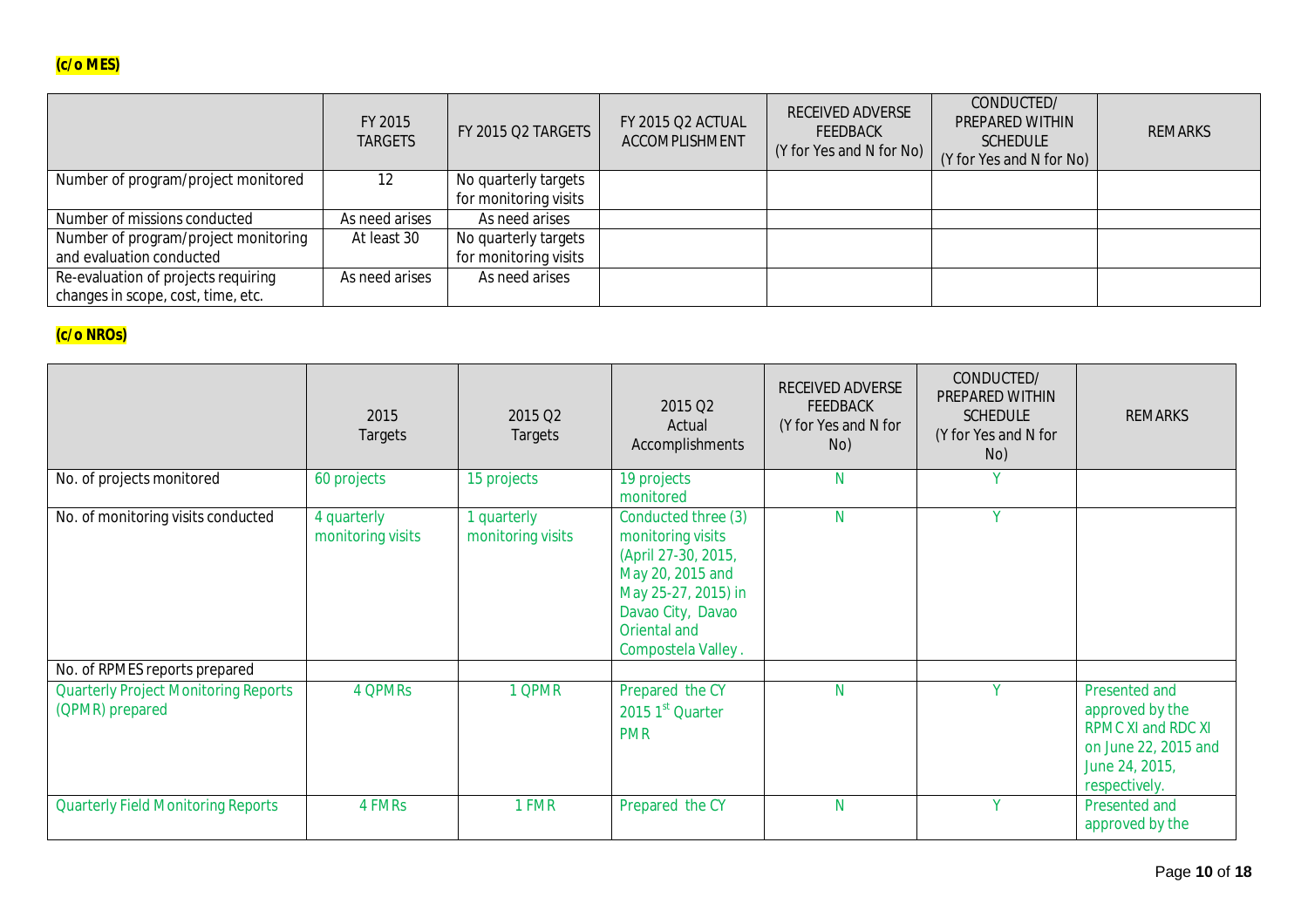| (FMRs) |  | 2015 $1^{\rm st}$ Q FMR |  | RPMC XI and RDC XI   |
|--------|--|-------------------------|--|----------------------|
|        |  |                         |  | on June 22, 2015 and |
|        |  |                         |  | June 24, 2015,       |
|        |  |                         |  | respectively.        |

## **LOCALLY-FUNDED PROJECTS**

| PROJECT NAME                                               |                |                 | 2015 TARGETS   |                | 2015 Q2                  | <b>REMARKS</b> |
|------------------------------------------------------------|----------------|-----------------|----------------|----------------|--------------------------|----------------|
|                                                            | Q1             | Q <sub>2</sub>  | Q <sub>3</sub> | Q <sub>4</sub> | <b>ACCOMPLISHMENTS</b>   |                |
| a. Communication and Advocacy Program -                    | 90% of         | 90% of          | 90% of         | 90% of         |                          |                |
| Support Project (CAP-SP) (c/o DIS)                         | projects/      | projects/       | projects/      | projects/      |                          |                |
|                                                            | activities     | activities      | activities     | activities     |                          |                |
|                                                            | implemented    | implemented     | implemented    | implemented    |                          |                |
|                                                            |                | - 1 Press       |                |                | 1 Press Briefing         |                |
|                                                            |                | <b>Briefing</b> |                |                | conducted                |                |
|                                                            |                | conducted       |                |                |                          |                |
|                                                            |                |                 |                |                | -1 C4DNet mtg. conducted |                |
|                                                            |                | -1 C4DNet mtg.  |                |                |                          |                |
|                                                            |                | conducted       |                |                |                          |                |
| b. Implementation of the Management                        |                |                 |                |                |                          |                |
| Information System Network (NEDA                           |                |                 |                |                |                          |                |
| Information Network Project) (c/o ICTS)                    |                |                 |                |                |                          |                |
| Establish WAN connection for NEDA                          |                |                 |                |                |                          |                |
| Central Office (NCO) and Regional<br>Offices (NROs)-NRO XI |                | 2 websites      |                |                | 2 websites maintained (1 |                |
|                                                            |                | maintained (1   |                |                | NEDA XI and 1 RDC XI)    |                |
|                                                            |                | NEDA XI and 1   |                |                |                          |                |
|                                                            |                | <b>RDC XI)</b>  |                |                |                          |                |
|                                                            |                |                 |                |                |                          |                |
| Activities to provide or upgrade ICT                       | $\overline{2}$ |                 |                |                |                          |                |
| resources (equipment or supplies)                          |                |                 |                |                |                          |                |
| Activities to enhance                                      | 2              |                 |                |                |                          |                |
| communication system                                       |                |                 |                |                |                          |                |
|                                                            |                |                 |                |                |                          |                |
| Activities to acquire backup internet                      | $\mathbf{1}$   | $\mathbf{1}$    | $\mathbf{1}$   |                |                          |                |
| bandwidth service                                          |                |                 |                |                |                          |                |
| Information systems/databases                              |                |                 |                |                |                          |                |
| established/developed                                      |                |                 |                |                |                          |                |
| Activities to implement or upgrade                         |                |                 |                |                |                          |                |
| network maintenance and/or                                 |                |                 |                |                |                          |                |
| protection service                                         |                |                 |                |                |                          |                |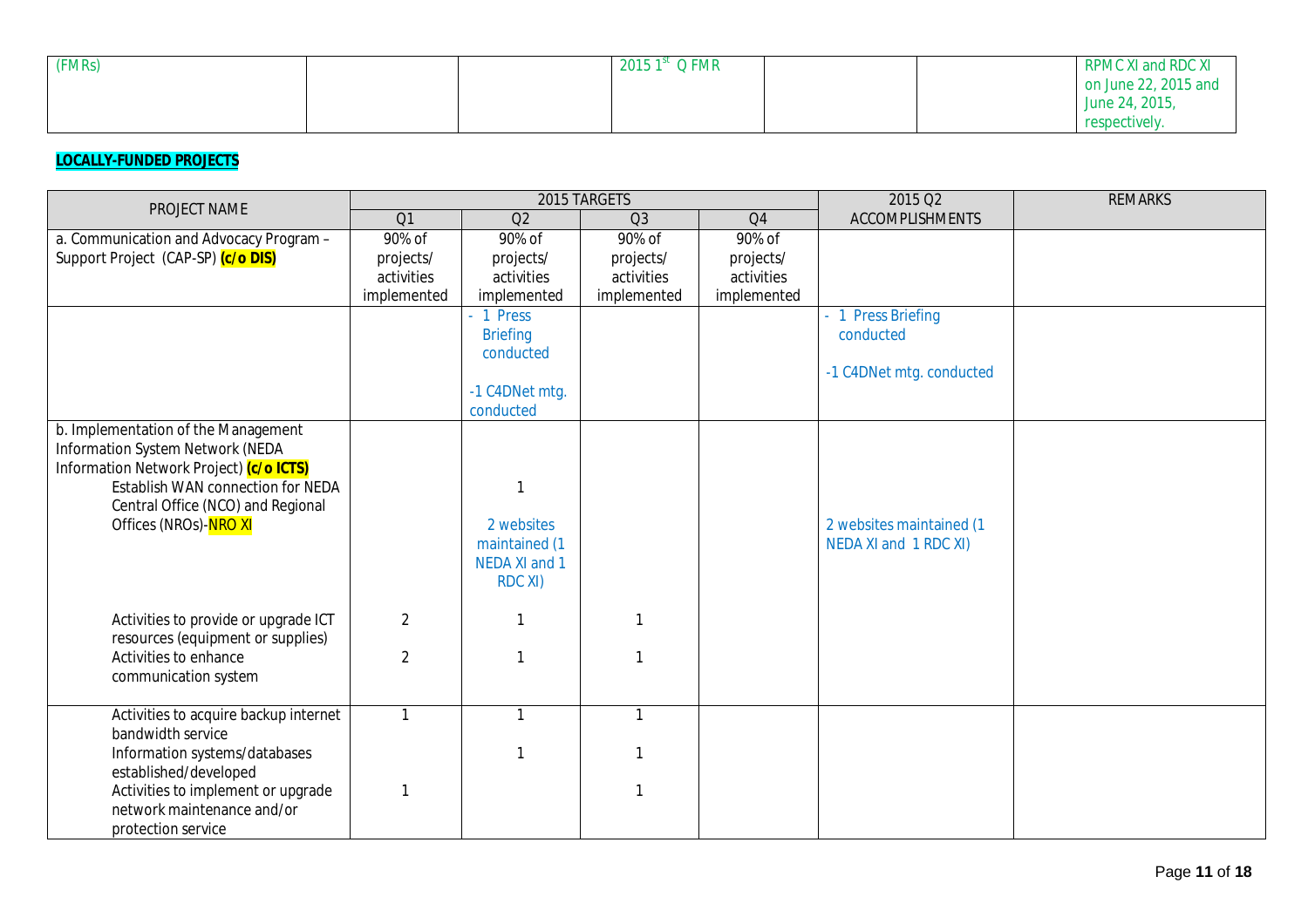| PROJECT NAME                                |          |                | 2015 TARGETS   |                | 2015 Q2                | <b>REMARKS</b> |
|---------------------------------------------|----------|----------------|----------------|----------------|------------------------|----------------|
|                                             | Q1       | Q2             | Q3             | Q4             | <b>ACCOMPLISHMENTS</b> |                |
| ICT skill enhancement/ productivity         |          | $\overline{2}$ | $\overline{2}$ | $\overline{2}$ |                        |                |
| trainings conducted/attended                |          |                |                |                |                        |                |
| Services of ICT consultant engaged          |          |                |                |                |                        |                |
| c. NEDA Contract Price Escalation Database  |          |                |                |                |                        |                |
| System (c/o IS)                             |          |                |                |                |                        |                |
| d. Value Engineering/Value Analysis (VE/VA) |          |                |                |                |                        |                |
| Project (c/o IS)                            |          |                |                |                |                        |                |
|                                             |          |                |                |                |                        |                |
| Advisory Services for the Value             |          |                |                |                |                        |                |
| Engineering/Value Analysis of the           |          |                |                |                |                        |                |
| Infrastructure Projects (Long               |          |                |                |                |                        |                |
| term/Medium Term Consultant)                |          |                |                |                |                        |                |
| Advisory Services for the VE/VA of          |          |                |                |                |                        |                |
| Infrastructure Projects                     |          |                |                |                |                        |                |
| a. Preparatory Activities                   |          |                |                |                |                        |                |
| b. Conduct of Capacity                      |          |                |                |                |                        |                |
| Building/Training                           |          |                |                |                |                        |                |
| Workshop on VE/VA to                        |          |                |                |                |                        |                |
| identified NEDA personnel                   |          |                |                |                |                        |                |
| and selected implementing<br>agencies       |          |                |                |                |                        |                |
| c. Conduct of VE/VA                         |          |                |                |                |                        |                |
| <b>Orientation for Senior</b>               |          |                |                |                |                        |                |
| <b>Managers</b>                             |          |                |                |                |                        |                |
| VA of the NSCR                              |          |                |                |                |                        |                |
| Technical Study on the Water                |          |                |                |                |                        |                |
| Resources Infrastructure Sector             |          |                |                |                |                        |                |
| (Development of a Unit Cost Study           |          |                |                |                |                        |                |
| for the Irrigation Subsector)               |          |                |                |                |                        |                |
| e. Public-Private Partnership Capacity      | 3 TORs   | 1 training     | 2 trainings    |                |                        |                |
| Building Project (c/o AdS)                  | prepared | conducted      | conducted      |                |                        |                |
|                                             |          |                |                |                |                        |                |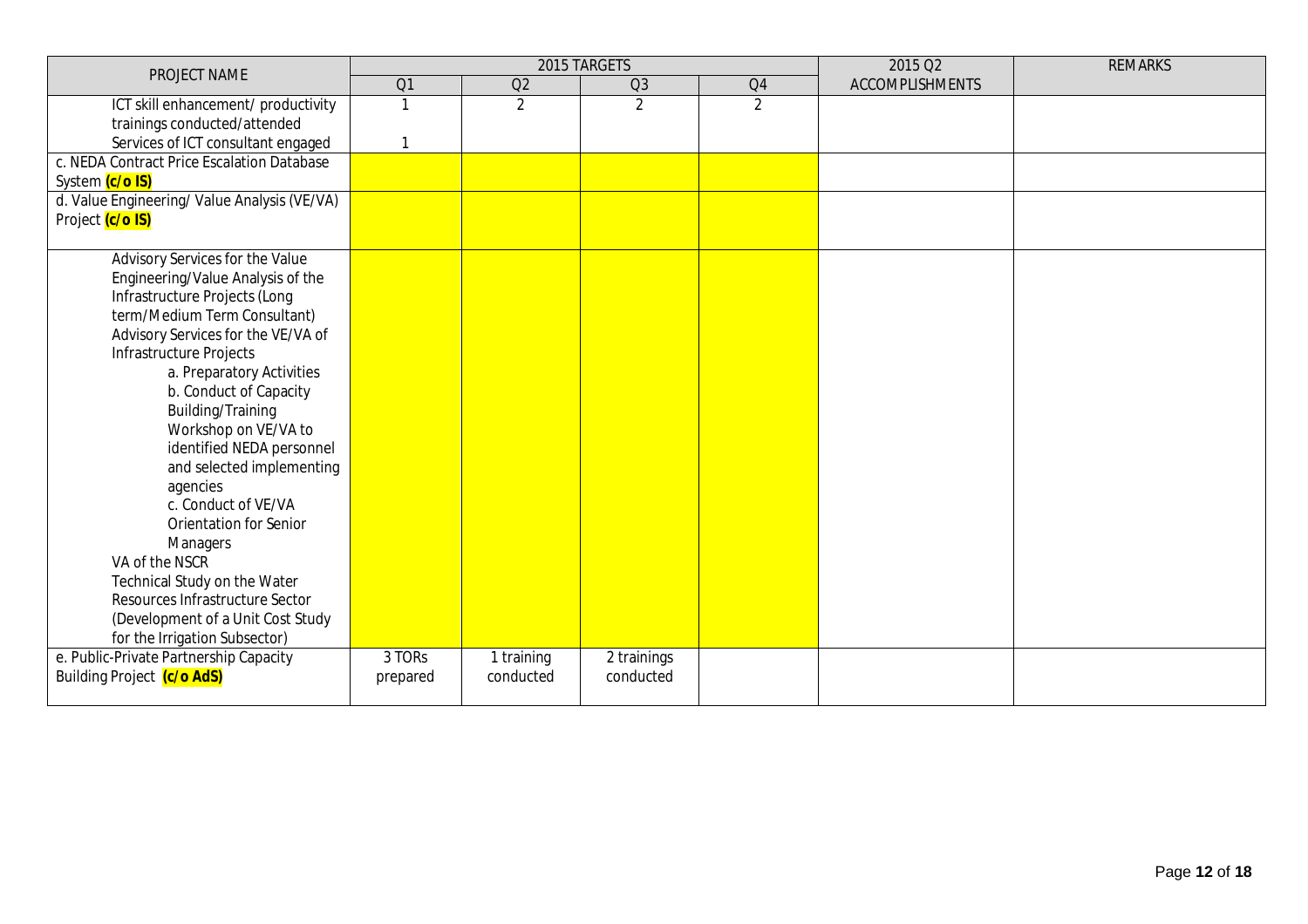# **SPECIAL PURPOSE FUND**

| PROJECT NAME                                         |                                            | 2015 TARGETS               |                    |                | 2015 Q2                | <b>REMARKS</b> |
|------------------------------------------------------|--------------------------------------------|----------------------------|--------------------|----------------|------------------------|----------------|
|                                                      | $\overline{O1}$                            | Q2                         | Q <sub>3</sub>     | Q <sub>4</sub> | <b>ACCOMPLISHMENTS</b> |                |
| a. Feasibility Studies (F/S) Fund (c/o               |                                            |                            |                    |                |                        |                |
| IS)                                                  |                                            |                            |                    |                |                        |                |
| $\overline{1}^{5}$<br><sup>T</sup> BATCH OF PROJECTS |                                            |                            |                    |                |                        |                |
| 1. Waste to Energy (WTE)                             | 1. Issuance of Notice                      | First Interim              | 1. Second Interim  |                |                        |                |
| Technology covering 178                              | to Proceed (NTP).                          | Report                     | Report             |                |                        |                |
| <b>Local Government Units</b>                        | 2. Conduct of                              | (for comments)             | 2. Draft Final     |                |                        |                |
| (LGUs) in the Manila Bay                             | consultation meeting                       |                            | Report             |                |                        |                |
| Region                                               | with Consulting Firm.                      |                            | 3. Final Report    |                |                        |                |
|                                                      | 3. Inception Report                        |                            | (for comments)     |                |                        |                |
| 2. Kabulnan II Multipurpose                          | (for comments)                             | Interim Report             | 1. Draft Final     |                |                        |                |
| <b>Irrigation Project</b>                            |                                            | (for comments)             | Report             |                |                        |                |
| 3. Non-Revenue Water                                 |                                            |                            | 2. Final Report    |                |                        |                |
| <b>Reduction and Control</b>                         |                                            |                            | (for comments)     |                |                        |                |
| Projects and Concept Design                          |                                            |                            |                    |                |                        |                |
| 4. Commercial Sweet                                  |                                            |                            |                    |                |                        |                |
| Sorghum Syrup Processing                             |                                            |                            |                    |                |                        |                |
| Plant in the Philippines                             |                                            |                            |                    |                |                        |                |
| 2 <sup>ND</sup> BATCH OF PROJECTS                    |                                            |                            |                    |                |                        |                |
| 5. Ilocos Norte Irrigation                           | 1. Finalization of the                     | 1. Review of               |                    |                |                        |                |
| Project, Stage 2 (INIP2)                             | Terms of Reference                         | <b>Technical and</b>       |                    |                |                        |                |
| 6. Nationwide Fish Ports                             | (TOR)<br>2. Conduct of                     | Financial                  |                    |                |                        |                |
| Project (NFPP)                                       |                                            | Proposals<br>2. Conduct of |                    |                |                        |                |
|                                                      | Shortlisting process<br>3. Conduct of Pre- | Post-Qualification         |                    |                |                        |                |
|                                                      | Proposal Conference                        | <b>Issuance of Notice</b>  |                    |                |                        |                |
|                                                      |                                            | of Award (NOA)             |                    |                |                        |                |
|                                                      |                                            | 3. Conduct of              |                    |                |                        |                |
|                                                      |                                            | Contract                   |                    |                |                        |                |
|                                                      |                                            | Negotiation                |                    |                |                        |                |
|                                                      |                                            | 4. Issuance of             |                    |                |                        |                |
|                                                      |                                            | Notice to Proceed          |                    |                |                        |                |
|                                                      |                                            | (NTP)                      |                    |                |                        |                |
| 7. Mindanao Railway Project                          | Finalization of the                        | 1. Shortlisting            | 1. Conduct of      |                |                        |                |
| (MRP)                                                | <b>TOR</b>                                 | process                    | Contract           |                |                        |                |
|                                                      |                                            | 2. Conduct of Pre-         | Negotiation        |                |                        |                |
|                                                      |                                            | Proposal                   | 2. Issuance of NTP |                |                        |                |
|                                                      |                                            | Conference                 |                    |                |                        |                |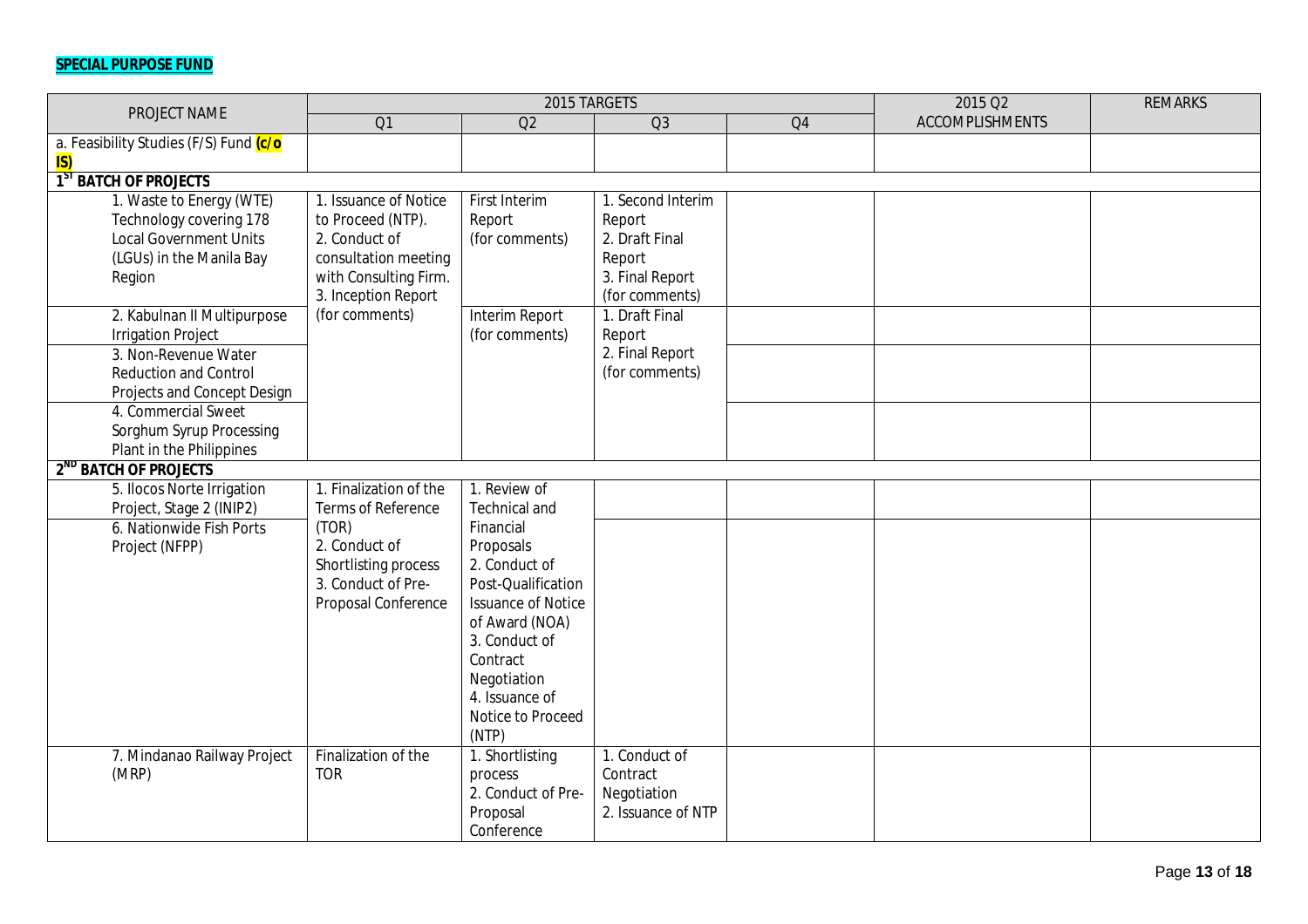| PROJECT NAME          |                                    | 2015 TARGETS                                                                                                                                             | 2015 Q2                                                                                                                                                                                                   | <b>REMARKS</b>                     |                        |  |
|-----------------------|------------------------------------|----------------------------------------------------------------------------------------------------------------------------------------------------------|-----------------------------------------------------------------------------------------------------------------------------------------------------------------------------------------------------------|------------------------------------|------------------------|--|
|                       | Q1                                 | Q2                                                                                                                                                       | Q3                                                                                                                                                                                                        | Q4                                 | <b>ACCOMPLISHMENTS</b> |  |
| 3rd batch of projects | Shortlisting of<br>projects and    | 3. Review of<br>Technical and<br>Financial<br>Proposals<br>4. Conduct of<br>Post-Qualification<br><b>Issuance of NOA</b><br>1. Preparation of<br>the TOR | I. Conduct of<br>Eligibility and                                                                                                                                                                          | Conduct of Contract<br>Negotiation |                        |  |
|                       | approval of the<br><b>INFRACOM</b> | 2. Start of<br>procurement<br>process (Posting<br>of the Request for<br>EOI and<br>Submission of<br>Eligibility<br>Documents)                            | Shortlisting<br>process<br>2. Conduct of Pre-<br>Proposal<br>Conference<br>3. Review of<br>Technical and<br>Financial<br>Proposals<br>4. Conduct of<br>Post-Qualification<br>5. Issuance of<br><b>NOA</b> | Issuance of NTP                    |                        |  |

## **FOREIGN-ASSISTED PROJECTS**

| <b>PROJECT NAME</b>                          | FY 2015 TARGETS | FY 2015 O2 TARGETS | FY 2015 O2 ACTUAL<br><b>ACCOMPLISHMENTS</b> | PERCENTAGE OF<br>ACCOMPLISHMENT | <b>REMARKS</b> |
|----------------------------------------------|-----------------|--------------------|---------------------------------------------|---------------------------------|----------------|
| a. Capacity Development Technical            |                 |                    |                                             |                                 |                |
| Assistance (CDTA) Results-Oriented Strategic |                 |                    |                                             |                                 |                |
| Planning and Development Management for      |                 |                    |                                             |                                 |                |
| Inclusive Growth (c/o PIS)                   |                 |                    |                                             |                                 |                |
| b. Phil- Wealth Accounting and Valuation of  |                 |                    |                                             |                                 |                |
| Ecosystem Services (c/o ANRES)               |                 |                    |                                             |                                 |                |
| c. Japanese Grant Aid for Human Resource     |                 |                    |                                             |                                 |                |
| Development Scholarship (JDS) Project (c/o   |                 |                    |                                             |                                 |                |
| <b>PIS)</b>                                  |                 |                    |                                             |                                 |                |
| d. Philippine-Australia Human Resource and   |                 |                    |                                             |                                 |                |
| Organizational Development Scholarship       |                 |                    |                                             |                                 |                |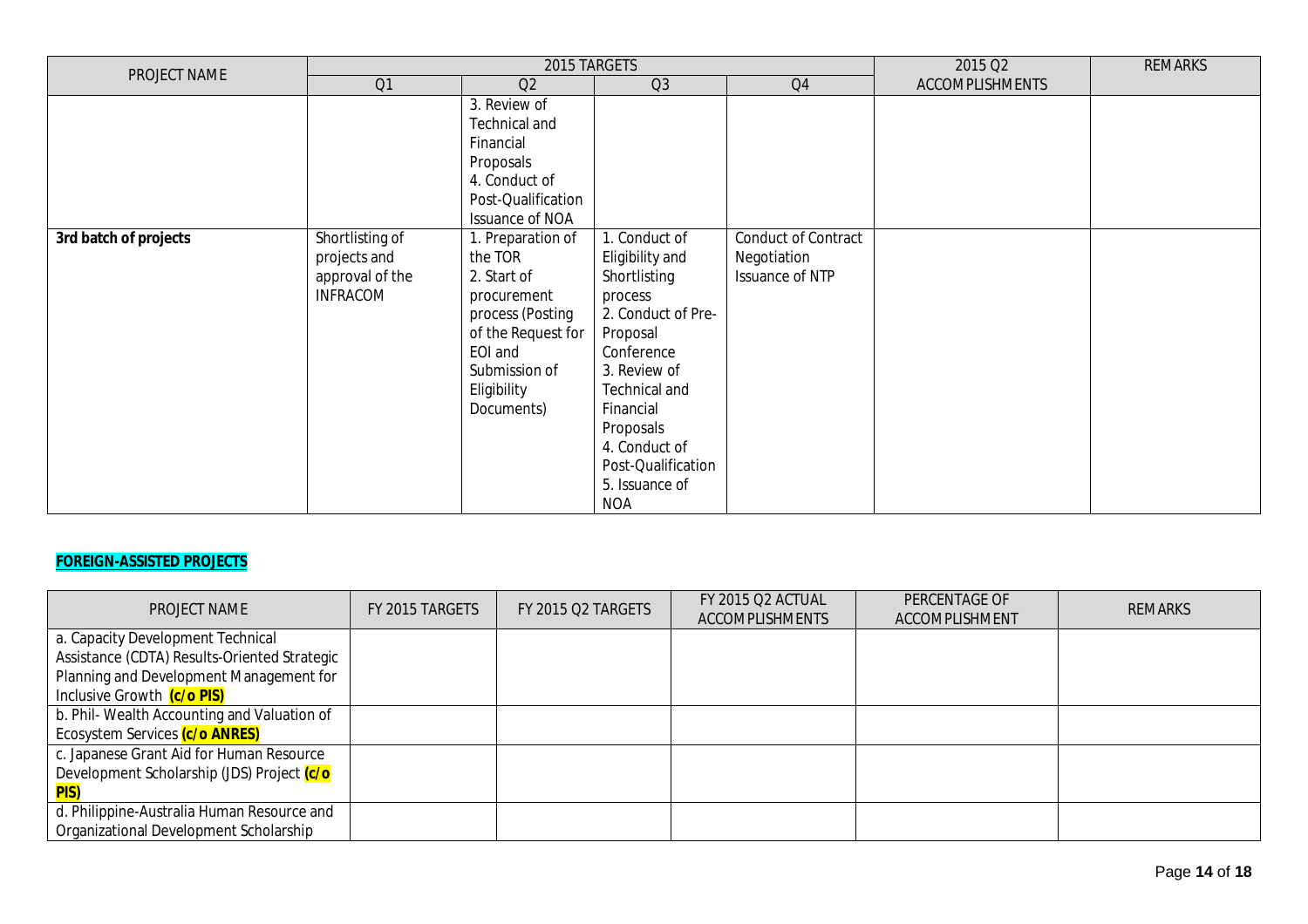| PROJECT NAME                                 | FY 2015 TARGETS | FY 2015 Q2 TARGETS | <b>FY 2015 Q2 ACTUAL</b><br><b>ACCOMPLISHMENTS</b> | PERCENTAGE OF<br><b>ACCOMPLISHMENT</b> | <b>REMARKS</b> |
|----------------------------------------------|-----------------|--------------------|----------------------------------------------------|----------------------------------------|----------------|
| Facility (PAHRODF) (c/o PIS)                 |                 |                    |                                                    |                                        |                |
| e. Project No. 00082115 Sustaining the       |                 |                    |                                                    |                                        |                |
| Effective and Efficient ODA Management       |                 |                    |                                                    |                                        |                |
| and Monitoring (Successor of ODA Project)    |                 |                    |                                                    |                                        |                |
| (c/o PIS)                                    |                 |                    |                                                    |                                        |                |
| f. Addressing the Impacts of Climate Change  |                 |                    |                                                    |                                        |                |
| in the Philippine Agriculture Sector Project |                 |                    |                                                    |                                        |                |
| (NEDA-IFPRI Project) (c/o ANRES)             |                 |                    |                                                    |                                        |                |
| g. Integrating Climate Change and Disaster   |                 |                    |                                                    |                                        |                |
| Risk Reduction and Management in             |                 |                    |                                                    |                                        |                |
| Investment Programming Processes (c/o        |                 |                    |                                                    |                                        |                |
| <b>ANRES)</b>                                |                 |                    |                                                    |                                        |                |

## **SUPPORT TO OPERATIONS**

| PERFORMANCE INDICATOR                     | FY 2015 TARGETS | FY 2015 Q2 TARGETS | FY 2015 Q2 ACTUAL ACCOMPLISHMENTS      | <b>REMARKS</b> |
|-------------------------------------------|-----------------|--------------------|----------------------------------------|----------------|
| Monitoring the utilization of the Updated |                 | 1 research study   | 2 research studies prepared (1 capsule |                |
| Davao Region Development Research         |                 | prepared           | proposal & 1 full blown proposal on    |                |
| Agenda, 2014-2016                         |                 |                    | curbing maternal deaths in Davao       |                |
|                                           |                 |                    | Region)                                |                |
|                                           |                 |                    |                                        |                |

# **GENERAL ADMINISTRATIVE AND SUPPORT SERVICES**

| PERFORMANCE INDICATOR                                                              | FY 2015 TARGETS                                                         | FY 2015 Q1<br><b>TARGETS</b>                        | FY 2015 Q1 ACTUAL<br>ACCOMPLISHMENT<br><b>REPORT</b>                                                                                                | PERCENTAGE OF<br>ACCOMPLISHMENT<br><b>REPORT</b> | <b>REMARKS</b>                                                                                                      |
|------------------------------------------------------------------------------------|-------------------------------------------------------------------------|-----------------------------------------------------|-----------------------------------------------------------------------------------------------------------------------------------------------------|--------------------------------------------------|---------------------------------------------------------------------------------------------------------------------|
| <b>Implementation of Quality Management</b><br>System (QMS) thru ISO certification | <b>ISO Third Party Audit</b><br>and Certification<br>Acquired           | Conduct of ISO<br><b>Certification Activity</b>     | Facilitated the conduct of<br>the Conferment<br>Ceremony for the NRO XI<br><b>Certificate of Registration</b><br>to ISO 9001:2008 on 29<br>May 2015 | 100%                                             | ISO Certificate 9001:2008<br>dated May 5, 2015 was<br>conferred to NEDA XI by<br><b>Certification International</b> |
| Implementation of the Strategic<br>Performance Management System (SPMS)            | Preparation of 2015<br>Office/Division<br>Performance<br>Commitment and | OPCR, DPCRs and<br><b>IPCRs and WFP</b><br>prepared | <b>Prepared 18 Monthly</b><br><b>Division Accomplishment</b><br>Reports and 18 Division<br>Work Programs for the                                    | 100%                                             |                                                                                                                     |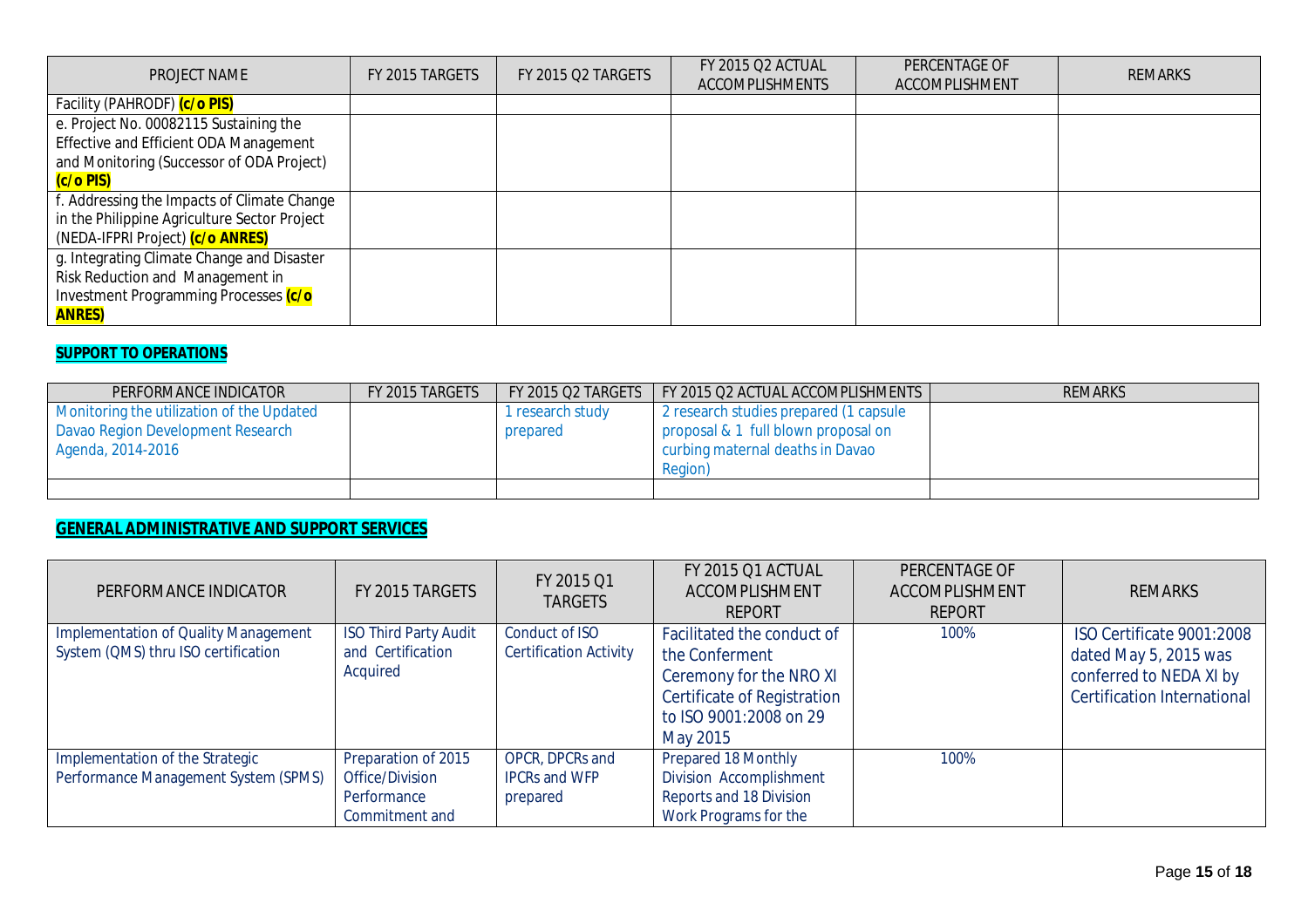|                                                                                     | Review (OPCR/DPCR),<br><b>DPCR and IPCR forms</b><br>and Work and<br><b>Financial Program</b><br>(WFP)                                        |                                                                                                | quarter based OPCR/DPCR                                                                                                                                                 |      |  |
|-------------------------------------------------------------------------------------|-----------------------------------------------------------------------------------------------------------------------------------------------|------------------------------------------------------------------------------------------------|-------------------------------------------------------------------------------------------------------------------------------------------------------------------------|------|--|
| -Review and Evaluation                                                              | Preparation of Office,<br>Division/Individual<br><b>Performance Review</b><br>and Evaluation<br>Reports(PRERs) &<br>Accomplishment<br>Reports | Office,<br>Division/Individual<br>PRERs and monthly<br>division<br>accomplishments<br>prepared | The DPCRs/IPCRs were<br>revised in compliance<br>with the requirements of<br><b>Certification International</b>                                                         | 100% |  |
|                                                                                     |                                                                                                                                               |                                                                                                | Individual (PRERs) &<br><b>Accomplishment Reports for</b><br>the 1 <sup>st</sup> quarter were<br>prepared and submitted to<br><b>NCO</b>                                | 100% |  |
| Preparation of the FY 2016 Budget<br>Proposal                                       | Preparation of the<br>NEDA-RDC XI FY 2016<br><b>Budget Proposal</b>                                                                           | NEDA-RDC XI FY 2016<br><b>Budget Proposal</b><br>prepared                                      | Revised the NEDA-RDC XI<br>Tier 1 and $2_{11}$ its schedules<br>and justifications                                                                                      | 100% |  |
|                                                                                     |                                                                                                                                               |                                                                                                | <b>Prepared Budget</b><br>Preparation Form D re Civil<br>Society Organizations (CSOs)<br>Feedback on NEDA MFOs for<br>the FY NEDA-RDC XI 2016<br><b>Budget Proposal</b> | 100% |  |
|                                                                                     |                                                                                                                                               |                                                                                                | Reviewed the revised GAD<br>Plan and Budget for FY 2016<br>per MFOs with inputs from<br>various functional divisions                                                    | 100% |  |
| Preparation of Budget Utilization Reports<br>(BURs)                                 | 12 BURs                                                                                                                                       | 3 BURs                                                                                         | Submitted 3 BURs                                                                                                                                                        | 100% |  |
| Preparation of Financial Accountability<br><b>Reports FARs</b>                      | 24 FARs-NEDA XI & 24<br><b>FARS-RDC XI</b>                                                                                                    | 6 FARs-NEDA XI & 6<br><b>FARS-RDC XI</b>                                                       | Submitted 1st Qtr. CY 2015<br>six (6) FARs for NEDA XI & six<br>(6) FARs for RDC XI                                                                                     | 100% |  |
| Preparation of Statements of Allotments,<br><b>Obligations and Balances (SAOBs)</b> | 12 SAOBs-NEDA XI &<br>12 SAOBs-RDC XI                                                                                                         | 3 SAOBS-NEDA XI & 3<br><b>SAOBS-RDC XI</b>                                                     | Submitted 3 SAOBs for<br>NEDA XI & 3 SAOBs for RDC<br>XI                                                                                                                | 100% |  |
| Preparation of Financial Performance                                                | 12 FPRs-NEDA XI & 12                                                                                                                          | 3 FPRs-NEDA XI & 3                                                                             | Submitted 3 FPRs-NEDA XI &                                                                                                                                              | 100% |  |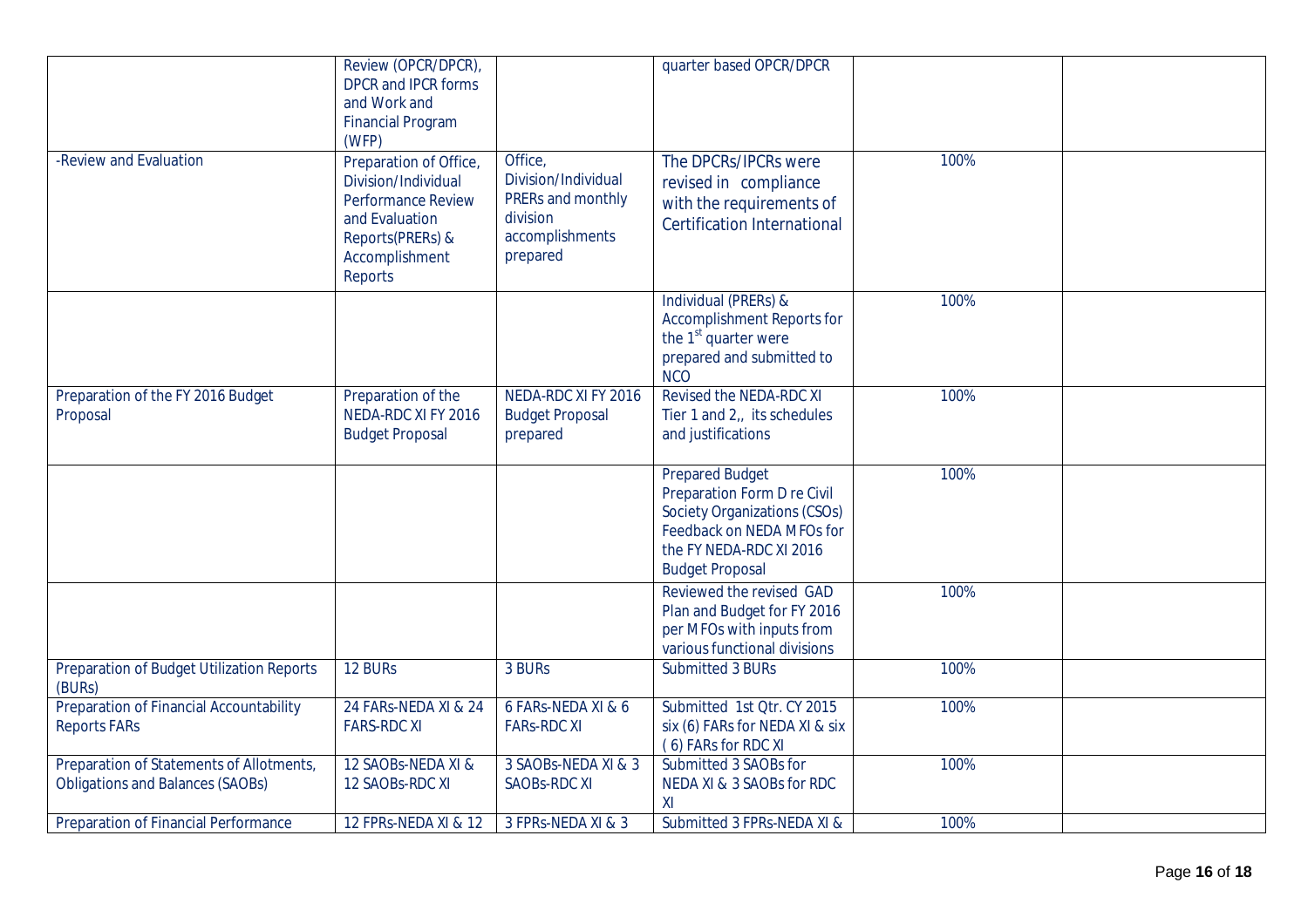| Reports (FPRs)                        | <b>FPRS-RDC XI</b>        | FPRS-RDC XI                 | 3 FPRs- RDC XI for March,    |          |                              |
|---------------------------------------|---------------------------|-----------------------------|------------------------------|----------|------------------------------|
|                                       |                           |                             | April & May 2015             |          |                              |
| Preparation of Monthly Report on      | 12 Reports for NEDA       | 3 Reports for NEDA XI       | Submitted 3 Reports for      | 100%     |                              |
| Disbursement (MRD)                    | XI & 12 for RDC XI        | & 3 for RDC XI              | NEDA XI & 3 for RDC XI for   |          |                              |
|                                       |                           |                             | March, April & May 2015      |          |                              |
| Improvement and Rehabilitation of the | Completion of the         | <b>Completion and Turn-</b> | The Phase 1 project was      | 100%     | With the turn-over of Phase  |
| NEDA-RDC XI Roof Deck Phase 1         | Rehabilitation and        | over of the Phase 1         | completed and formal turn-   |          | 1 project the                |
|                                       | Improvement of the        | project                     | over was conducted on 29     |          | implementation of the Phase  |
|                                       | <b>NEDA-RDC XI Center</b> |                             | June 2015.                   |          | 2 project could now be       |
|                                       | Roof Deck (Phase 1)       |                             |                              |          | pursued.                     |
| Improvement and Rehabilitation of the | Implementation of the     | Start of the                | Notice dated 29 June 2015    |          | The actual implementation is |
| NEDA-RDC XI Roof Deck Phase 2         | Rehabilitation and        | implementation of           | was issued to the Contractor |          | within seven (7) calendar    |
|                                       | Improvement of the        | the Phase 2 Project         | to commence                  |          | days from receipt of the     |
|                                       | <b>NEDA-RDC XI Center</b> |                             | implementation of the        |          | notice.                      |
|                                       | Roof Deck (Phase 2)       |                             | Phase 2 project on June 30,  |          |                              |
|                                       |                           |                             | 2015.                        |          |                              |
|                                       |                           |                             | Installed Seven (7) units    | 100%     |                              |
|                                       |                           |                             | split-type, ceiling          |          |                              |
|                                       |                           |                             | mounted, 3.0 tons and        |          |                              |
|                                       |                           |                             | two (2) units split-type,    |          |                              |
|                                       |                           |                             | wall mounted 2.0 tons        |          |                              |
|                                       |                           |                             | airconditioning units were   |          |                              |
|                                       |                           |                             | already installed at the     |          |                              |
|                                       |                           |                             | roof deck area of the        |          |                              |
|                                       |                           |                             | <b>NEDA-RDC XI Center</b>    |          |                              |
|                                       |                           |                             | The design for the upgrading |          |                              |
|                                       |                           |                             | of the 3-50 KVA to 3-100     |          |                              |
|                                       |                           |                             | <b>KVA transformers was</b>  |          |                              |
|                                       |                           |                             | forwarded to DPWH XI for     |          |                              |
|                                       |                           |                             | review and evaluation.       |          |                              |
|                                       |                           |                             | Initial implementation       | On-going |                              |
|                                       |                           |                             | activities were already      |          |                              |
|                                       |                           |                             | conducted for the            |          |                              |
|                                       |                           |                             | landscaping and greening     |          |                              |
|                                       |                           |                             | project at the roof deck     |          |                              |
|                                       |                           |                             | area.                        |          |                              |